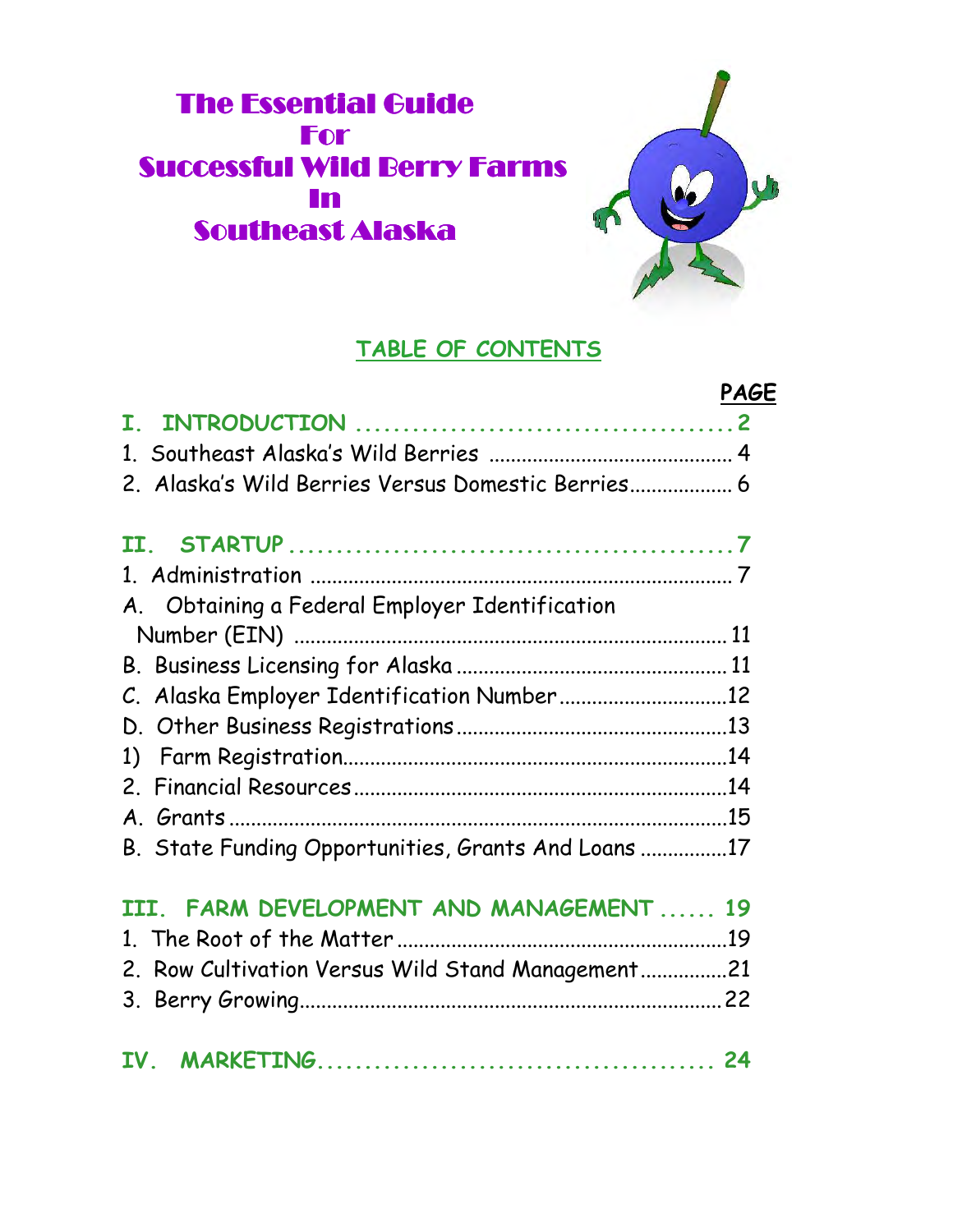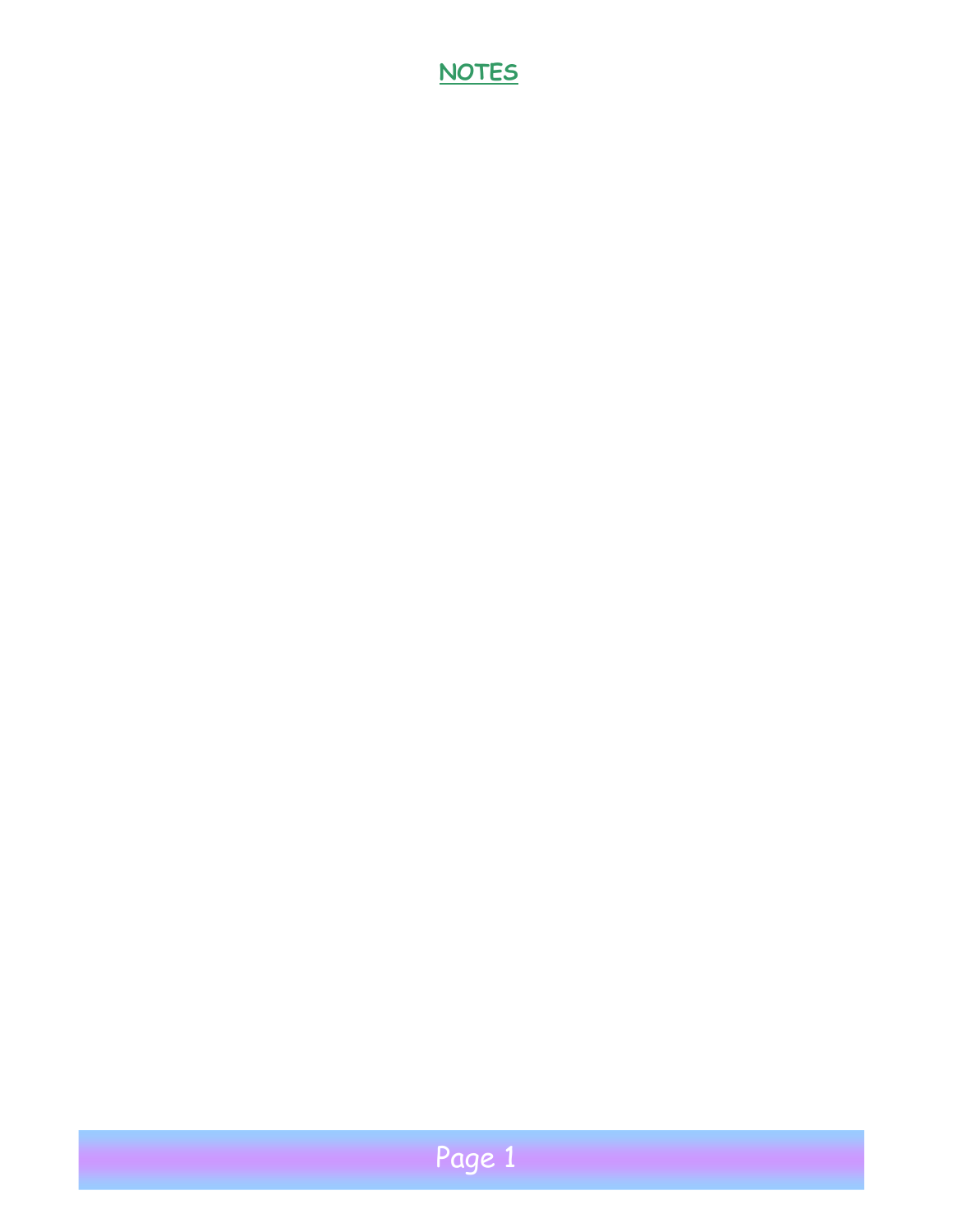# **I. INTRODUCTION**

Wild berry farming for profit? You've got it! Growing in many backyards, particularly in rural areas of southeast Alaska, is a prized specialty crop, one that is in great demand with a wide variety of markets. This is a crop for



The product of a couple of hours of easy picking on a farm in southeast Alaska using a berry rake.

which many are willing to pay a lot of money. Consider it "blue gold," if you will, as the demand for Alaska's wild blueberries and wild black huckleberries is of widespread proportions. Alaska's wild berries are sought after from New Zealand to Japan to England to name just a few and all the while Alaska, rich in potential, has been totally missing out on the opportunity to produce berries as a commercial crop. Southeast Alaska offers the perfect environment where these

berries **FLOURISH**! We don't have to try to make them grow, they just do! How do we capitalize on these berries? July through September we should be harvesting bumper crops of berries. October through June we should be doing everything we can to encourage those bumper crops of berries.

In southeast Alaska it's not difficult to make an actual farm in our backyards no matter where you are. It can be a hobby or a business. A farm can supply your own spin off business, making wine or confections or jellies and syrups or if your location is right you can simply provide fresh and frozen berries! Mature wild black huckleberry and blueberry bushes in southeast Alaska can produce over a gallon of berries per plant and even the small plants often bear large and abundant fruit.

The purpose of this booklet is to guide you through the process of starting a wild berry farm in southeast Alaska in a step-by-step manner with easy to find references including mailing addresses, phone and fax numbers and links to web sites and publications. These are exactly the same steps we had to take,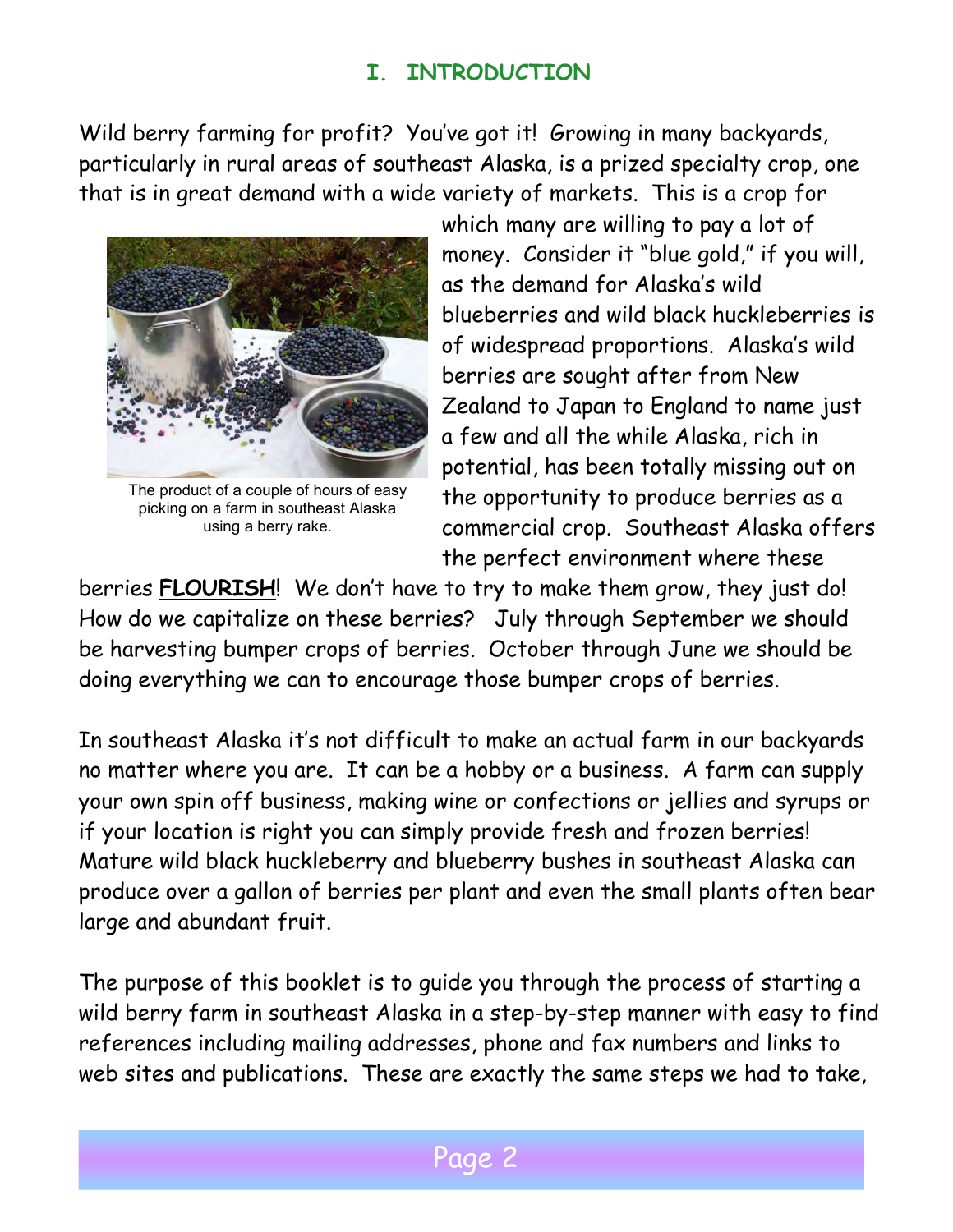but it took us hours and hours of internet research, many, many telephone calls, wrong numbers and wrong agencies, and the absolute kindness and patience of people in all of the organizations listed below.

Agriculture may be new to southeast Alaska, but our moderate coastal climate is now encouraging many people to look toward farming and spin-off products as a worthwhile means to supplement their income or transition to depending on their entire income from this product. We believe this can be done and that there is room for many small and large farms. Agriculture is a viable and profitable industry in other parts of the state and one that can be initiated in southeast Alaska by farming wild berries.

Officially starting a farm is no more difficult than opening any other kind of business. There is a lot of information out there, particularly on the Internet, but it's not all in one spot. It can get pretty confusing just learning about berries, not to mention business set-up in general. This Guide is intended to provide, grouped in a single publication, links to information on wild berry cultivation and commercialization, how to get started, how to become established as a producing farm, and where and how to obtain help with things such as funding and financing.

Farming these wild berries in particular is an excellent place to begin introducing agriculture to southeast Alaska; the berries already grow here, the climate and the soils are amenable to row planting and wild stand augmentation, and we have berries that thrive like no other place in the state. Potentially, Alaskan wild blueberry and black huckleberry farm produce could challenge commercial domestic



This particular oval-leafed blueberry is one from a young, well-producing cultivar.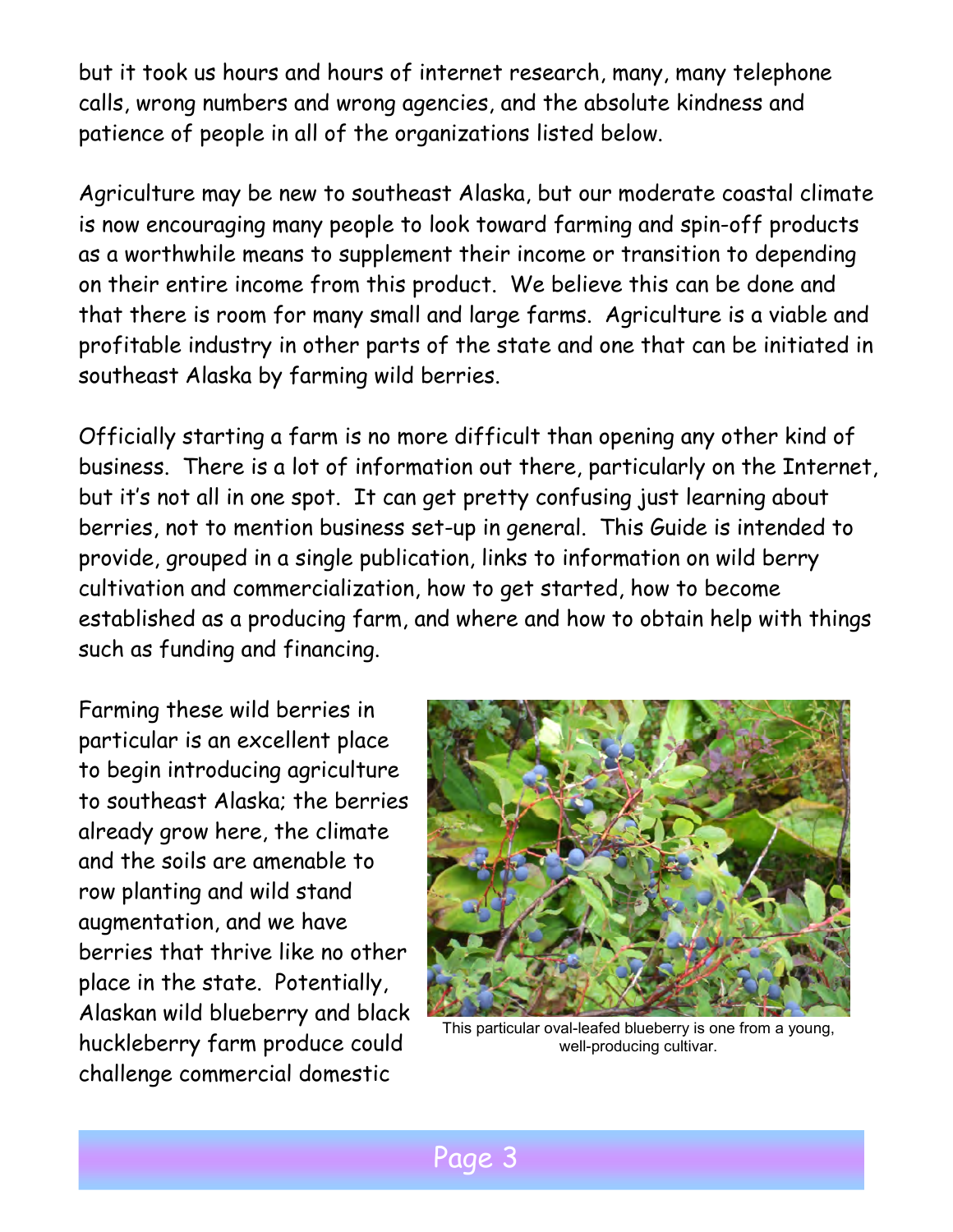blueberry farms in Canada, Washington, Oregon, and Idaho. Alaskan berries still have the advantage of being much higher in nutritive values than any domestic blueberries. There are no domestic black huckleberry farms that we are aware of at this time.

Eventually, we must also look farther than individual farms to produce all the wild berries needed to meet this huge demand. Formation of co-ops could be very beneficial to individual farmers and increase our ability to provide berries in larger quantities. Communities and villages could capitalize on farms, which, in turn, would provide many jobs as well as a new resource to their economic base. Don't forget, it's not just the whole or frozen berries either. Spin off businesses creating value-added products could open and prosper. One of the obstacles to berry farming in rural areas is the dependence on weather for shipping, not to mention the cost of overnight deliveries of berries, fresh or frozen. With the strength of a nonprofit coop, equipment could be purchased to manufacture dried berries and berry powder.

Successfully farming wild berries is an undertaking that will have a major impact on the economics of rural southeast Alaska.



Port Protection, a wild berry farm location in rural southeast Alaska (no road access).

# **1. SOUTHEAST ALASKA'S WILD BERRIES**

When we first considered commercially producing blueberries, we had recently moved from, initially, the Matanuska-Susitna Valley in south-central Alaska to western Washington and finally to the temperate coastal climate of southeast Alaska. Long years in interior Alaska definitely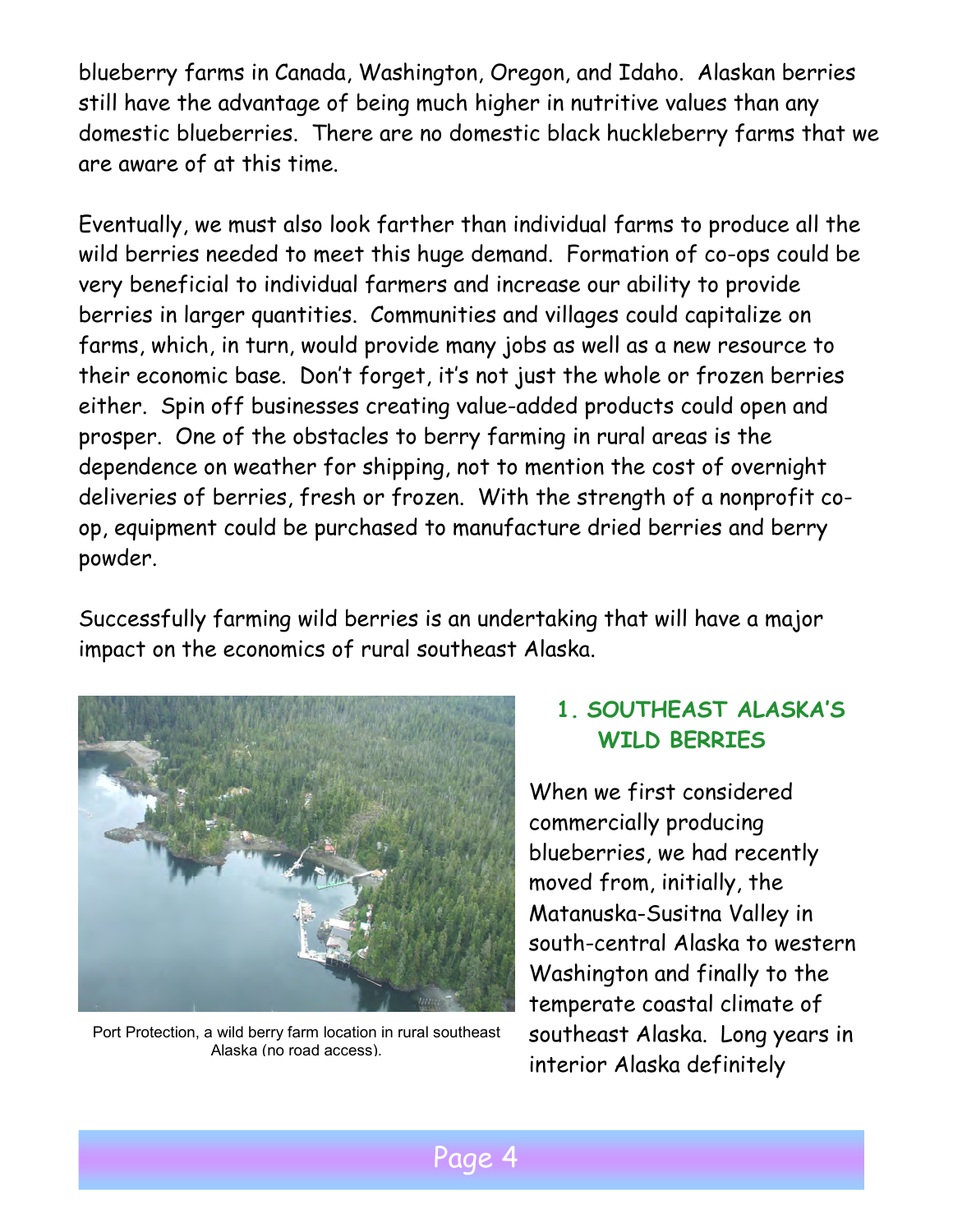demonstrated that really good wild blueberry patches were difficult to find and you often had to compete with bears and people to harvest a few cups of berries on a good day. In the relatively mild and optimum berry-growing environment of southeast Alaska, we thought it might be a good idea to start a blueberry farm considering the climate and especially the rich, organic, and very acidic soil. We contacted Dr. Pat Holloway of the University of Fairbanks and approached her with the idea of cultivating domestic blueberries, desiring information on the optimum domesticated species for this area. Her response was surprising to us; she said why not just find a place where the berries grow naturally? What we were not aware of, but she was, is that the berries with the highest demand, the wild blueberries and black huckleberries, grow abundantly in southeast Alaska.



Black huckleberry abundant with berries hidden beneath the leaves.

There are three types of wild dark berries native to southeast Alaska:

• Black huckleberry, (Vaccinium membranaceum). This is a shrubby plant that may exceed 6 feet in height. The large, shiny, dark purple berries are tart, but taste very good. Even though they appear quite shiny, their exterior is not waxy or thick. They are often found in the mountains, in clearcut areas, and

growing in coniferous woods. They are frequently found where you find blueberries, often intertwined. These berries are ready for harvest in late July and harvests can continue through September. This is a very interesting site with a lot of scientific and geographical information available: [http://www.fs.fed.us/database/feis/plants/shrub/vacmem/introductory.htm](http://www.fs.fed.us/database/feis/plants/shrub/vacmem/introductory.html) [l.](http://www.fs.fed.us/database/feis/plants/shrub/vacmem/introductory.html)

• Oval-leafed blueberry, (v. Ovalifolium) is a tall shrub whose leaves are oval in shape rather than egg-shaped. They grow in coniferous forests, along streams banks, and in dry, open areas. Very sweet and tasty berries. These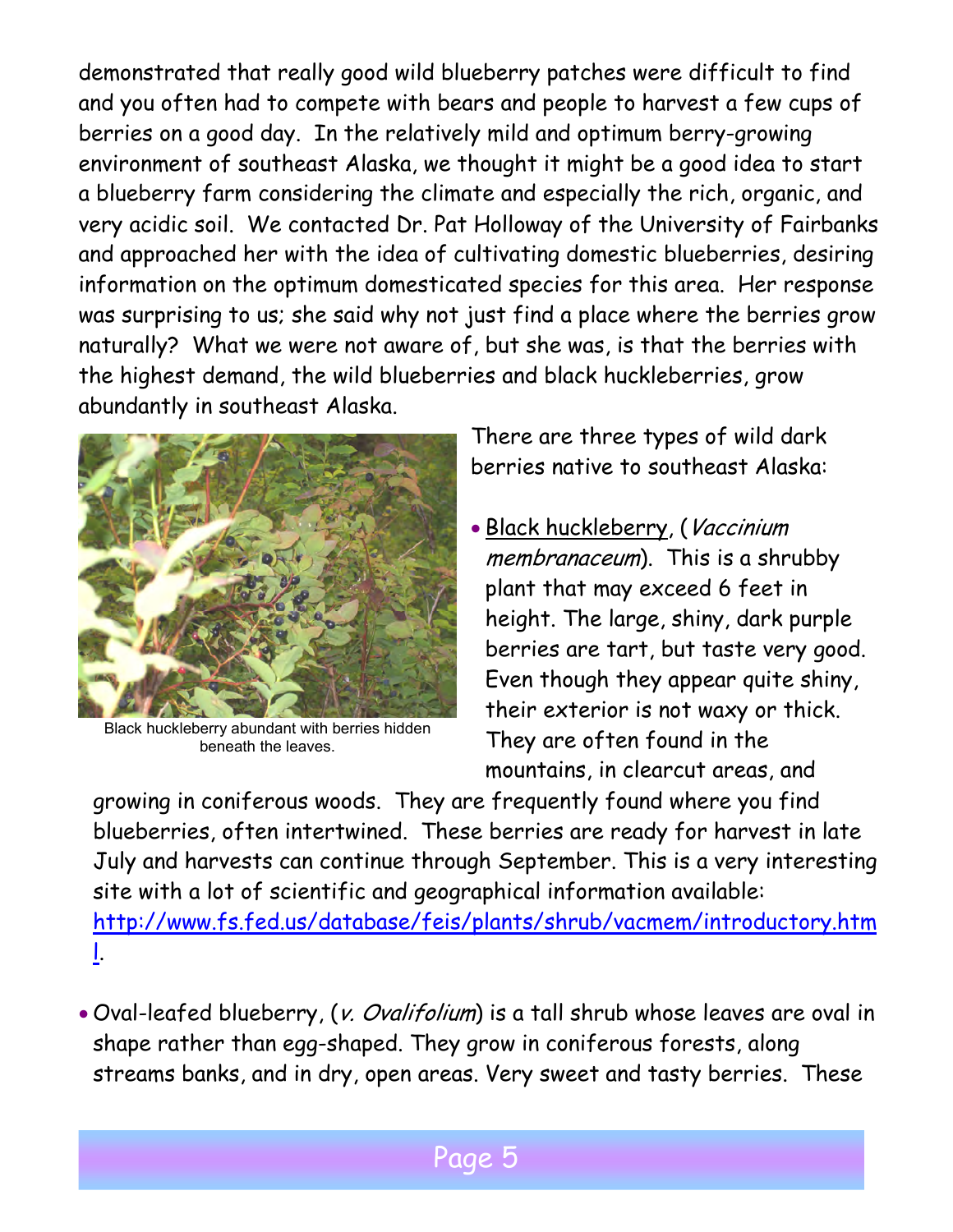are the earliest blooming berries with harvests beginning as early as late June to mid-July and continuing through September. This is the same interesting site as above with detailed information on the v. Ovalifolium: [http://www.fs.fed.us/database/feis/plants/shrub/vacovl/introductory.html.](http://www.fs.fed.us/database/feis/plants/shrub/vacovl/introductory.html)

• Alaskan blueberry (v. Alaskensis Howell) is a late blooming blueberry plant. It is a smaller plant and it is the result of a natural cross between the ovalleafed blueberry and the red huckleberry that also grows in this area. These offer harvests that typically begin in mid- to late July and continue through September. Again, the same interesting publication focused on the Alaskan blueberry this time:

[http://www.fs.fed.us/database/feis/plants/shrub/vacala/all.html.](http://www.fs.fed.us/database/feis/plants/shrub/vacala/all.html) These particular plants also grow as far north as Seldovia and on the Aleutian Chain.

# **2. ALASKA'S WILD BERRIES VERSUS DOMESTIC BERRIES**

Practically everyone has heard of the incredible health benefits of Alaska's prized wild blueberries and black huckleberries: The darker the berry, the more potent its oxygen radical capacity (ORAC) value.

The University of Alaska Fairbanks offers an excellent online publication describing specific ORAC values. Alaska Blueberries, by Julie Cascio, Extension Faculty, Health, Home and Family Development: <http://www.uaf.edu/files/ces/publications-db/catalog/hec/FNH-00111.pdf>

Compared to domestic blueberries, Alaska's wild berries contain a much higher ORAC value and they are considered a "super food" because of their reported impressive effects on many health issues including aging and types of neurodegenerative disorders. These effects also include stroke protection, cancer prevention, cell rejuvenation, preservation of brain function, cognition improvement, and may even be used to treat brain disorders. These are some things that have created a demand that Alaska cannot fill without establishing wild berry farms. A recent nutritional study by Dr. James Joseph at Tufts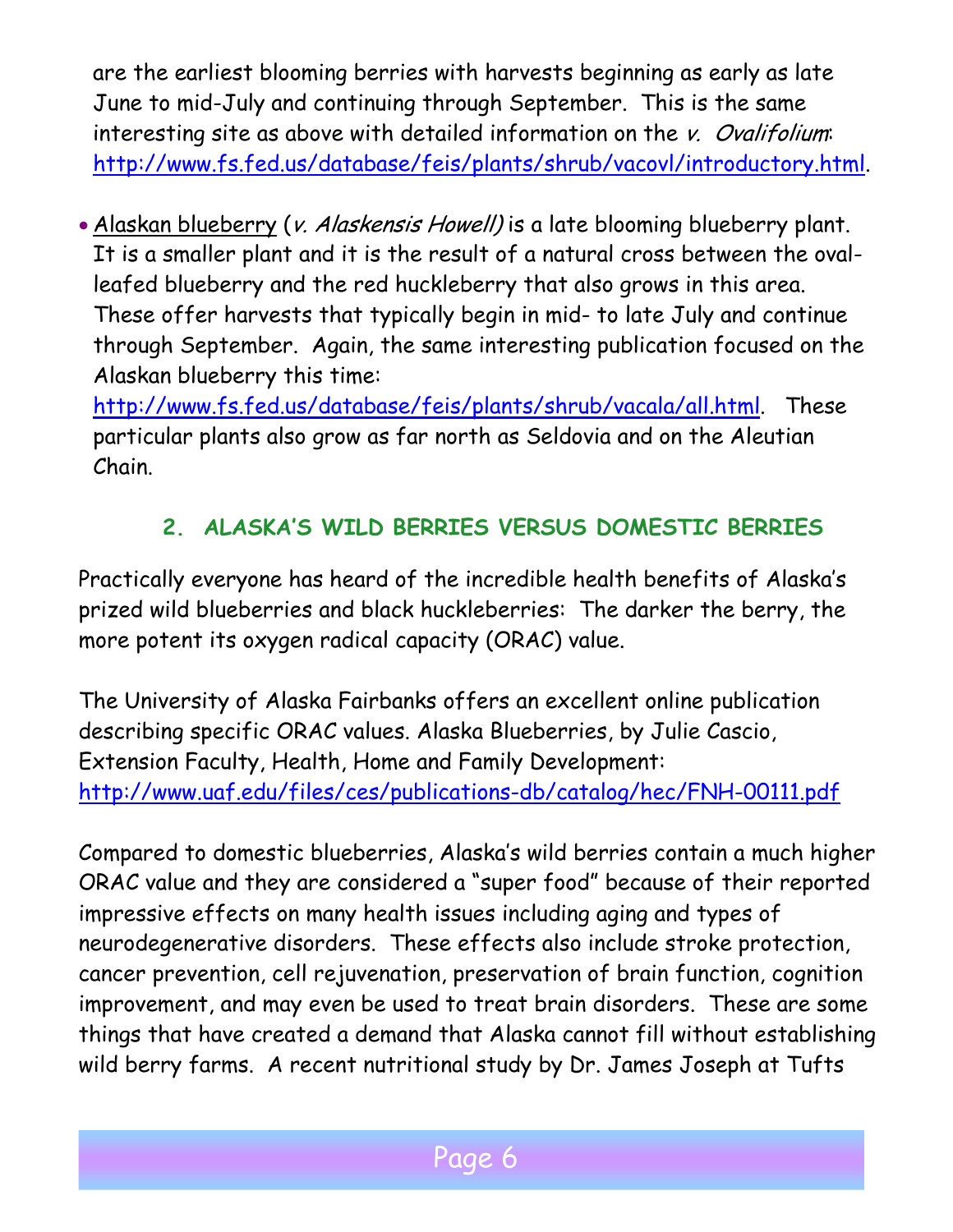University concluded "…blueberries also cause 30 percent neurogenesis (new brain cells) at any age and may help in reversing aging." This is an excellent article on health effects of wild blueberries:

[http://www.wildblueberries.com/health\\_benefits/research.php.](http://www.wildblueberries.com/health_benefits/research.php)

Many potential farms with old growth and abundant berry bushes are located in pristine wilderness areas that only need good stewardship, not extensive soil remediation or reclamation. Our experiences have demonstrated there is no need for chemicals in terms of pest control or growth. With the big push towards healthy foods, more and more consumers are turning to organic products and are willing to pay the additional price for this "naturally organic" crop.

The Alaska Plant Materials Center has very helpful publications at this site, [http://plants.alaska.gov/index.php.](http://plants.alaska.gov/index.php) Their phone number is (907) 745-4469.

> **II. STARTUP 1. ADMINISTRATION**

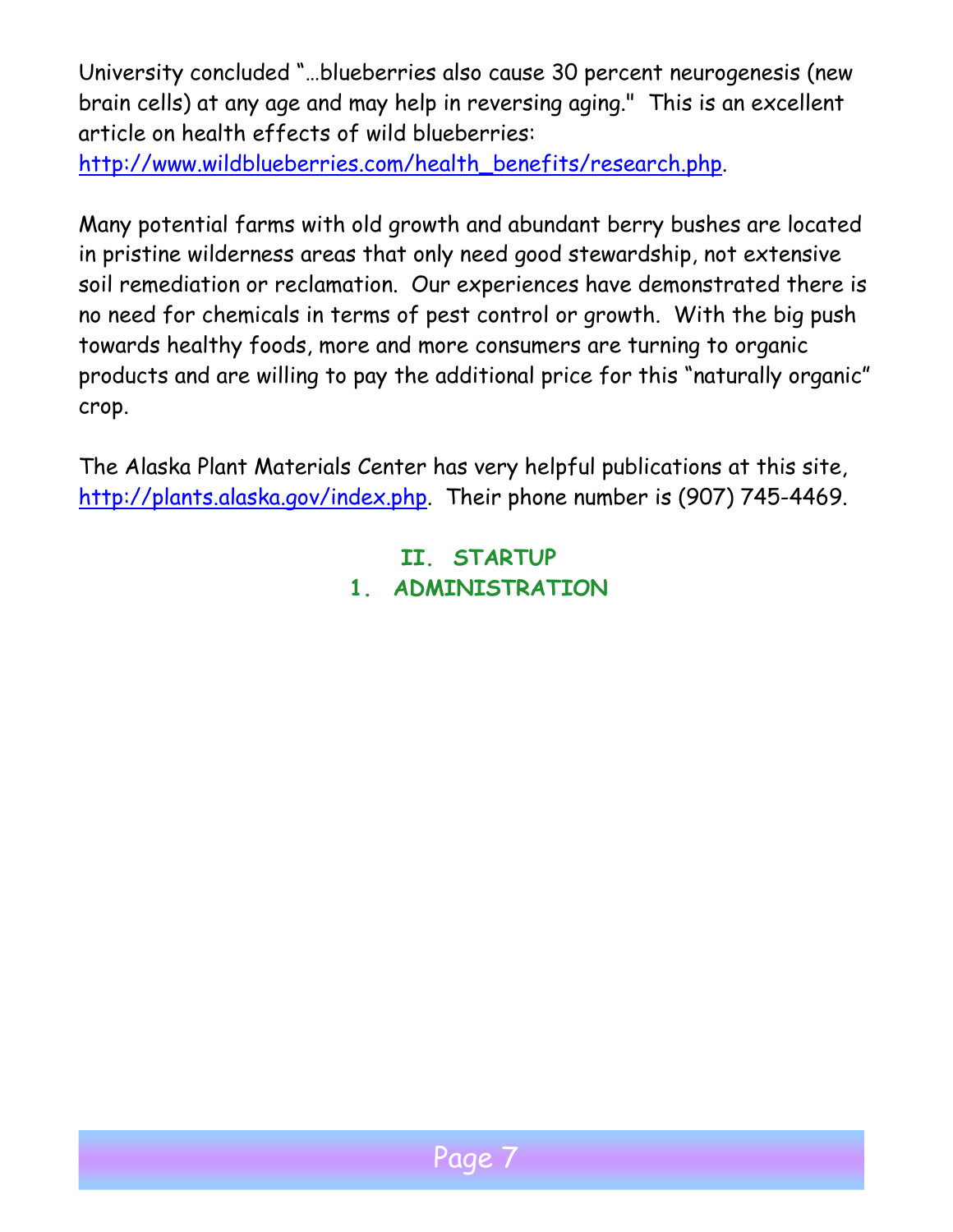

If you are setting up a farm for commercial purposes, it is a necessary evil to also approach it as a business, and that means there is a paperwork side to the farm. There are many resources available, most times for free, to assist you with your business development, from type of company legal structure to marketing assistance. The following information provides a listing of agencies that will assist you in building a business plan, business start-up information, funding, etc. They can help you determine your best business entity, individual, partnership, corporation or LLC.

As you get started, make sure you complete the

following steps. This is about setting up your "notebook," which will be one of your most valuable tools. It is also about filing, another seemingly minor, but actually extremely important detail of any business.

If you are the type to scribble notes, make a box and toss everything in there, periodically go through and transfer everything to the correct form or section or file. Keep notes…notes about conversations, notes about interesting articles, notes about good ideas, notes about cool things to make or investigate. There will be lots of things you will wish you had "made a note of."

STEP 1: Here is your very first step: Obtain a 3-ring notebook and 3-hole paper punch. Keep track of the people you talk to and when. Add a section for names, addresses, telephone numbers and e-mail in your notebook and keep track of them, for example:

| <b>Date</b> | Name                 | Telephone<br>E-mail |                        | <b>Notes</b> |  |
|-------------|----------------------|---------------------|------------------------|--------------|--|
|             | 6/11/11 DNR/Jane Doe |                     | 555-1212 JD@DNR.ak.gov | Grants       |  |
|             | 6/15/11 DNR/John Nun |                     | 333-1212 JN@DNR.ak.gov | Land Use     |  |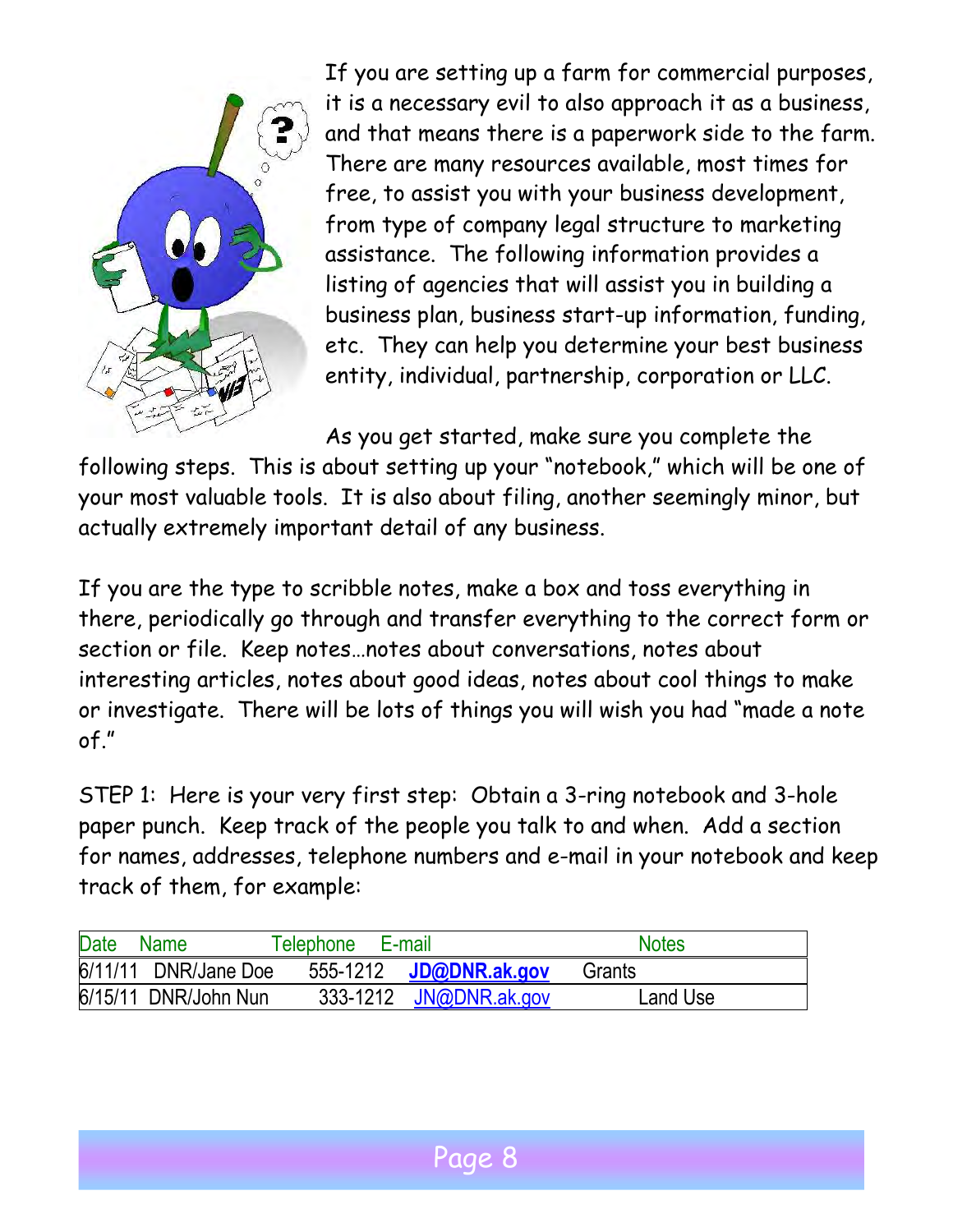Leave blank lines and plenty of space to write notes and comments. These will be very important for later references.

| Start another section for user names and passwords: |  |                           |                |                                                          |  |  |  |  |
|-----------------------------------------------------|--|---------------------------|----------------|----------------------------------------------------------|--|--|--|--|
|                                                     |  | Agency User Name Password | Web Site Notes |                                                          |  |  |  |  |
| CCR                                                 |  |                           |                | Jhelper24 myBlueHeaven\$73 grants.gov Complete by 1/1/12 |  |  |  |  |

Start another section for user names and passwords:

These user names and passwords should be kept secure, but not so secure you can't access all the information easily. You will find that each agency requires a different type and length of password, some must contain letters and numbers and some want upper and lower case letters, numbers, and symbols and must be at least 13 but no greater than 15, etc. You have to record these numbers in some manner because you will never remember them all. Having them all in one place will save a great deal of time and effort in the future.

Once you are actively working with one or more agencies, start keeping a business diary with notes of phone call dates and subject, commitments, follow up items, etc.

Finally, if you have access to a spreadsheet program, compile your handwritten information onto spreadsheets, print, punch and place in notebook. Again, make sure you leave plenty of blank lines, as this will be continually updated.

Make sections for each grant or program you apply for and sections for business information such as copies of your business license, EIN form, etc., which you will frequently reference as well.

A filing system is essential, even a very basic one. Keep your files updated, you will use them frequently!



The State of Alaska has excellent programs and resources for small business startup and development of your farm, including funding, operating and marketing information. The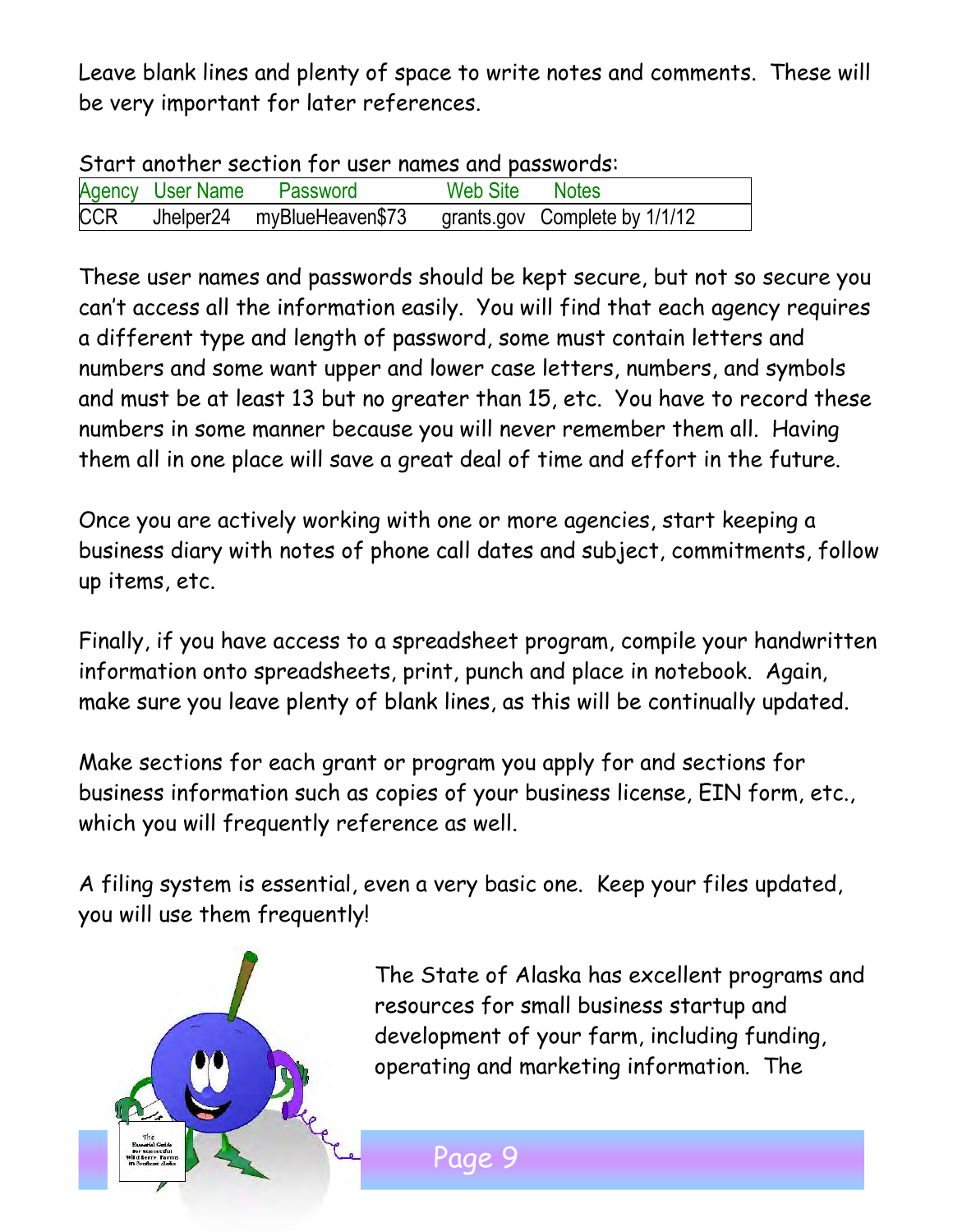following organizations are the best initial contacts to make and develop as your farm and business development continues:

**Alaska Small Business Development Center (University of Alaska):** This is an awesome place to receive detailed information and assistance on co-op formation as well!

Web: <http://aksbdc.org/> Anchorage: 430 W. 7th Avenue, Suite 110, Anchorage, AK 99501-3550 Phone: (907) 274-7232 Fax (907) 274-9524 Toll-free (800) 478-7232

Juneau: 3100 Channel Dr., Suite 306, Juneau, AK 99801-7814 Phone: (907) 463-3789 Fax (907) 463-3430

Ketchikan: 111 Stedman Street, Suite 201, Ketchikan, AK 99901-6549 Telephone: (907) 225-1388 Fax (907) 225-1386

#### **U.S. Small Business Administration:**

Web: <http://www.sba.gov/about-offices-content/2/2821>

Anchorage: 510 L Street Suite 310, Anchorage, AK 99501 Telephone: 907-271-4022

Washington DC: 409 3rd St, SW, Washington DC 20416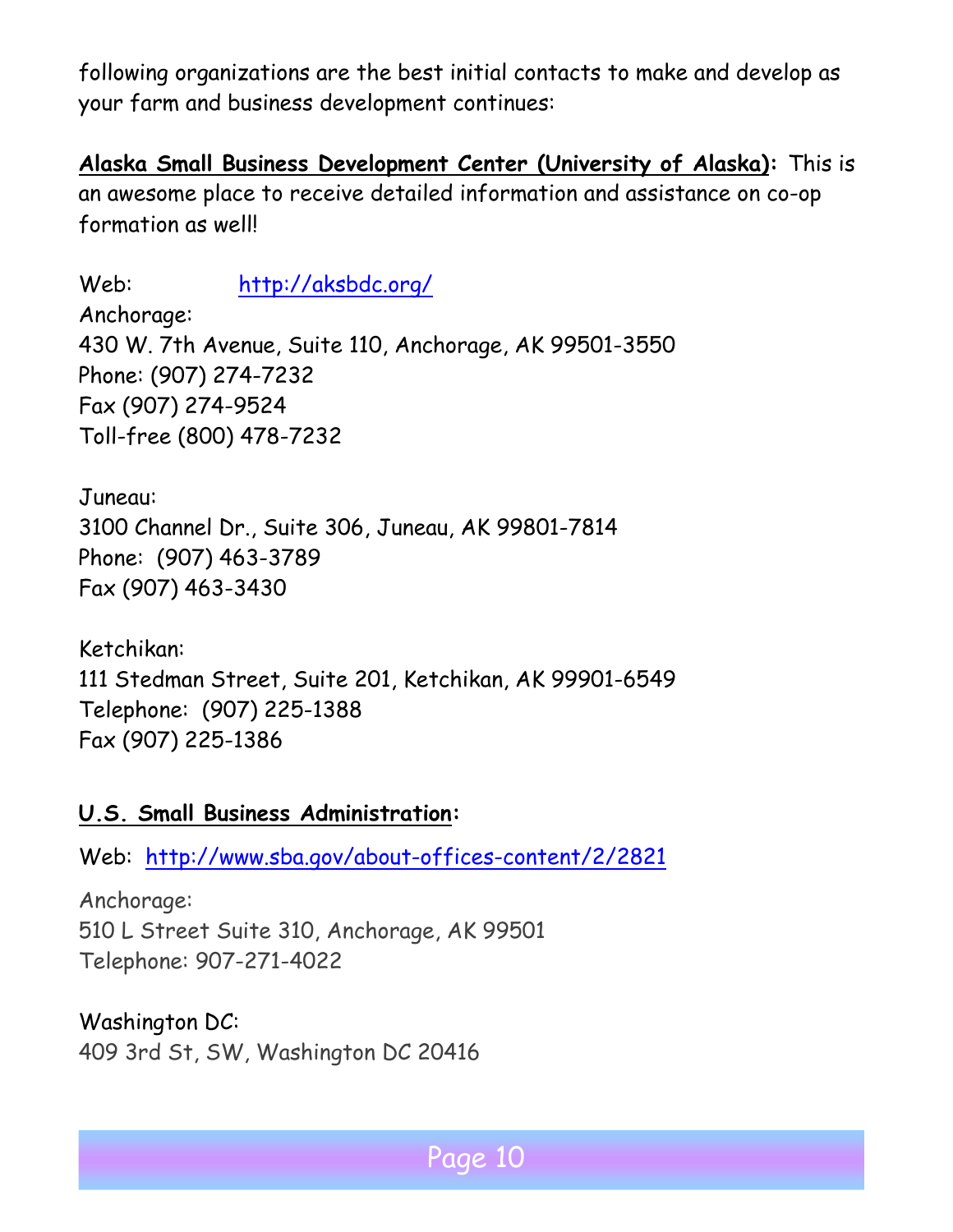# Answer Desk Telephone: 800-827-5722

Answer Desk Email: [answerdesk@sba.gov](mailto:answerdesk@sba.gov)

### **Small Business Assistance Center:**

Web:<http://www.commerce.state.ak.us/ded/dev/smallbus/home.cfm>

Anchorage: Division of Economic Development Department of Commerce, Community, & Economic Development 550 West 7th Ave., Suite 1770, Anchorage, AK 99501 Telephone: 907-269-8104 Fax: (907) 269-5666

These are some of the very best agencies we have found for assistance in business start-ups. They offer so much information and help it is almost mind-boggling. The SBDC and SBA also offer mentoring and counseling programs which pair you up with experienced business people who are willing and extremely able to help with your business. We highly recommend visiting their web sites if you have the Internet; if not, give them a call. These agencies are invaluable with all they have to offer…even help with grants and loan programs.

# **A. Obtaining An Employer Identification Number (EIN):**

If you are unsure of whether or not you need an EIN check out this form at [http://www.irs.gov/businesses/small/article/0,,id=97872,00.html;](http://www.irs.gov/businesses/small/article/0%2C%2Cid=97872%2C00.html) it will help you to make your determination.

If you decide that you need to apply for an EIN go to [http://www.irs.gov/businesses/small/article/0,,id=97860,00.html.](http://www.irs.gov/businesses/small/article/0%2C%2Cid=97860%2C00.html) This page will walk you through the entire process and you will often receive the number at the end of the session.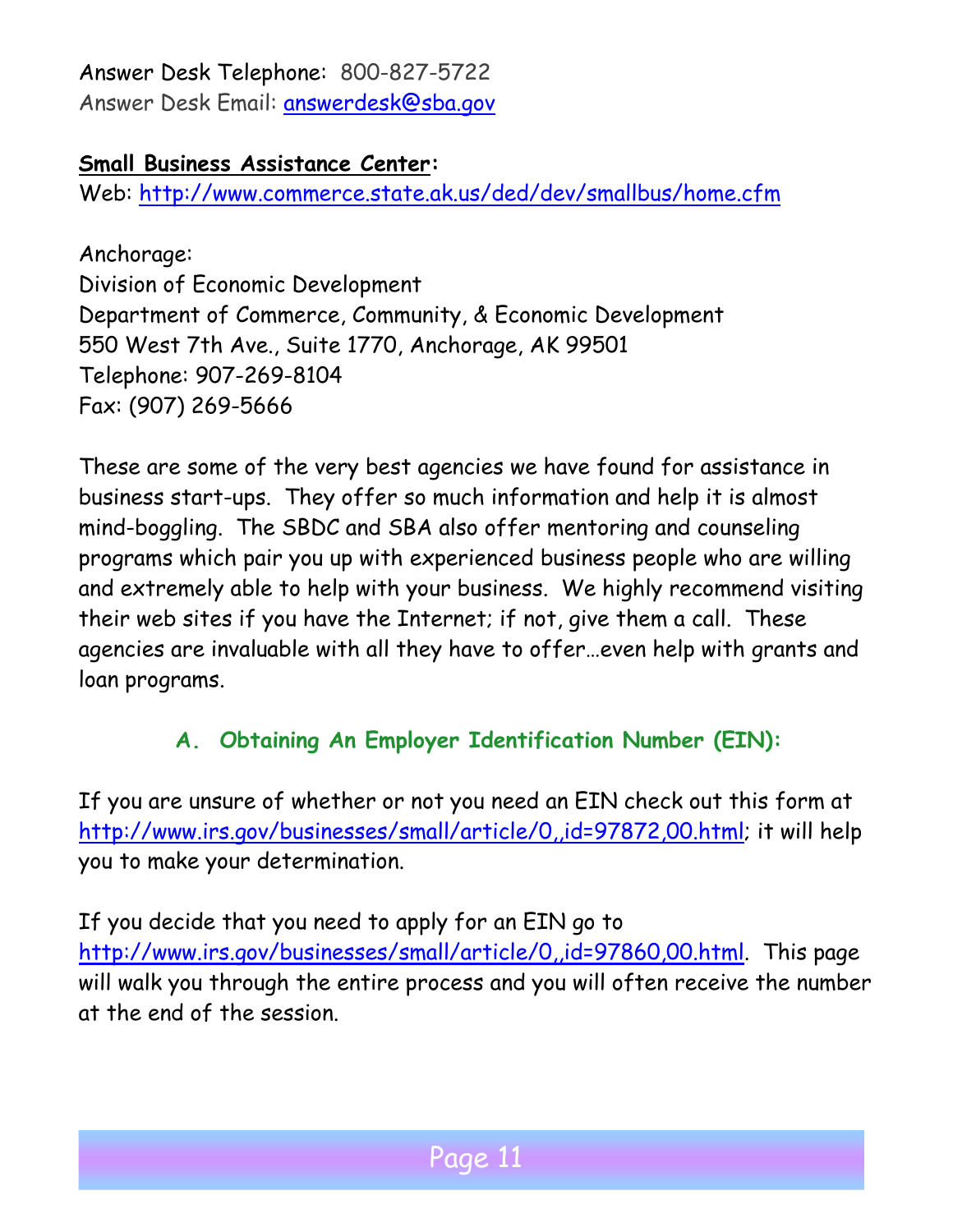If you do not have internet access you can obtain an EIN immediately by calling the Business & Specialty Tax Line at (800) 829-4933. An assistor takes the information, assigns the EIN, and provides the number over the telephone.

### **B. Business Licensing for Alaska**

In most cases it is required for you to have a business license, but the process is relatively easy. Fees and followup vary depending on type of business entity selected. Business entities can be set up online, necessary forms filed, fees paid, annual reports filed, and a business license available for print at completion, along with any other paperwork you may have filed. Very easy to use site with great instructions for each form as well.

### **Department of Commerce, Community and Economic Development; Corporations, Business & Professional Licensing**

General Information:<http://www.commerce.state.ak.us/CBP/Main> Forms & Fees:<http://www.commerce.state.ak.us/CBP/Main/FormsFees.aspx>

Anchorage: 550 West Seventh Avenue, Suite 1500, Anchorage, AK 99501-3567 Telephone: (907) 269-8160 Fax: (907) 269-8156

Juneau: P.O. Box 110806, Juneau, AK 99811-0806 Telephone: (907) 465-2550 Fax: (907) 465-2974

This is the only site to formally license your business in Alaska. Many of the forms can be filled out online and you can immediately print out your business license. If you choose to incorporate, either as a corporation or an LLC, it is a simple and very easy process to do online. If you do not have internet access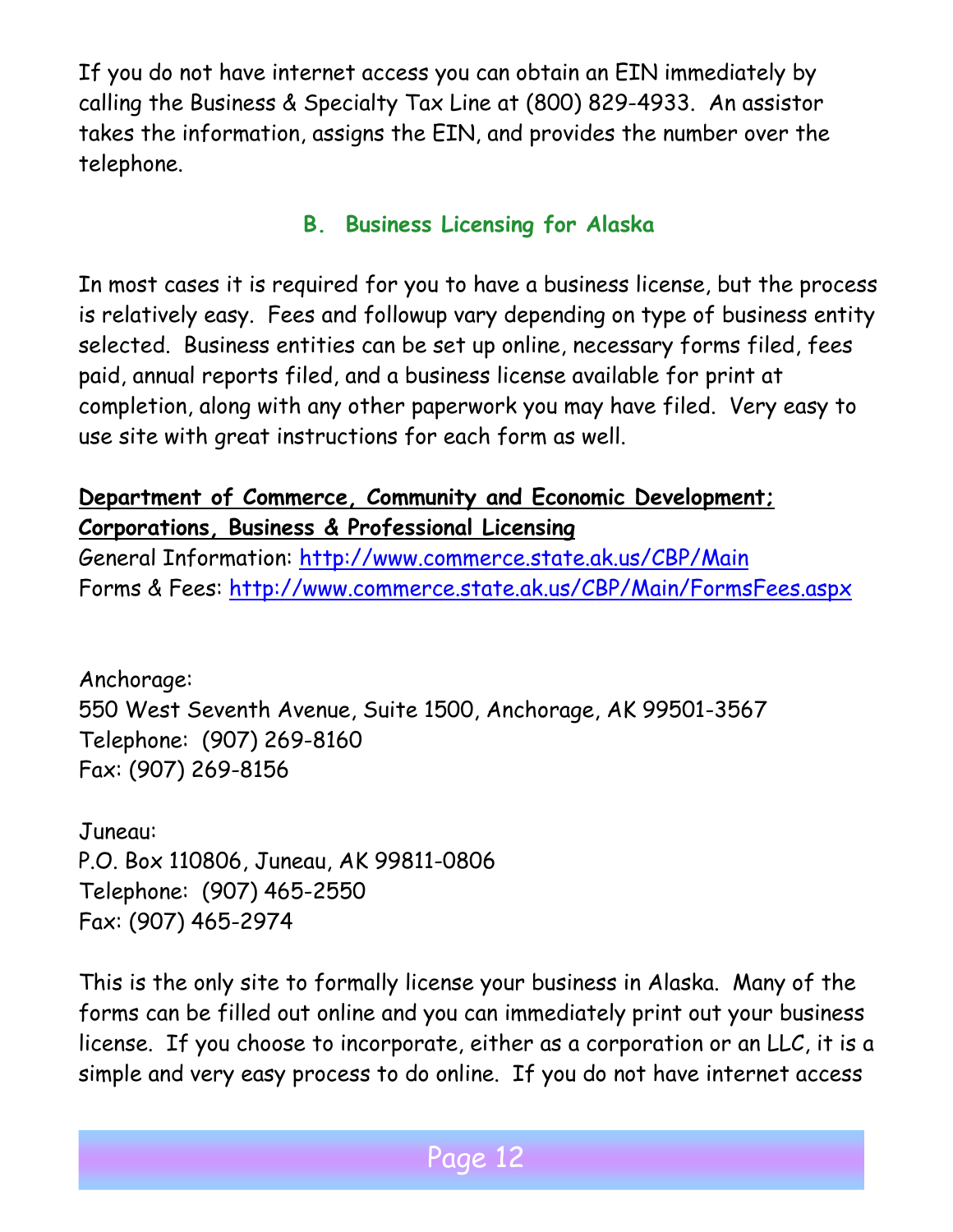you can contact them by telephone and they will send the necessary publications and forms directly to you.

# **C. Alaska Employer Identification Number**

If you have employees and need to obtain an Alaska Employer Identification number, this web site will take you through the all the steps; [http://labor.alaska.gov/estax/forms/toc\\_forms.htm](http://labor.alaska.gov/estax/forms/toc_forms.htm)

Here is their main site, it contains some relevant and helpful material: <http://labor.alaska.gov/estax/home.htm>

Juneau: Alaska Department of Labor and Workforce Development Employment Security Tax PO Box 115509, Juneau, AK 99811-5509 Telephone: (907) 465-2757 Toll Free: (888) 448-3527 or (888) 448-2937

# **D. Other Business Registrations**

### **Dun & Bradstreet Registration Number (DUNS)**

In some cases you will be required to have a DUNS number for credit reporting. This, again, is a simple registration and can be done easily online. Start on the following web page and just follow the links.

Web Site registration:<https://iupdate.dnb.com/iUpdate/companylookup.htm> Telephone registration: 1-888-814-1435

**Central Contractor's Registration (CCR):** You have to complete this registration to bid on federal government grants. It can take a while to process everything so you should plan on a couple of months to finish if you are planning on applying for any federal government grants. You can browse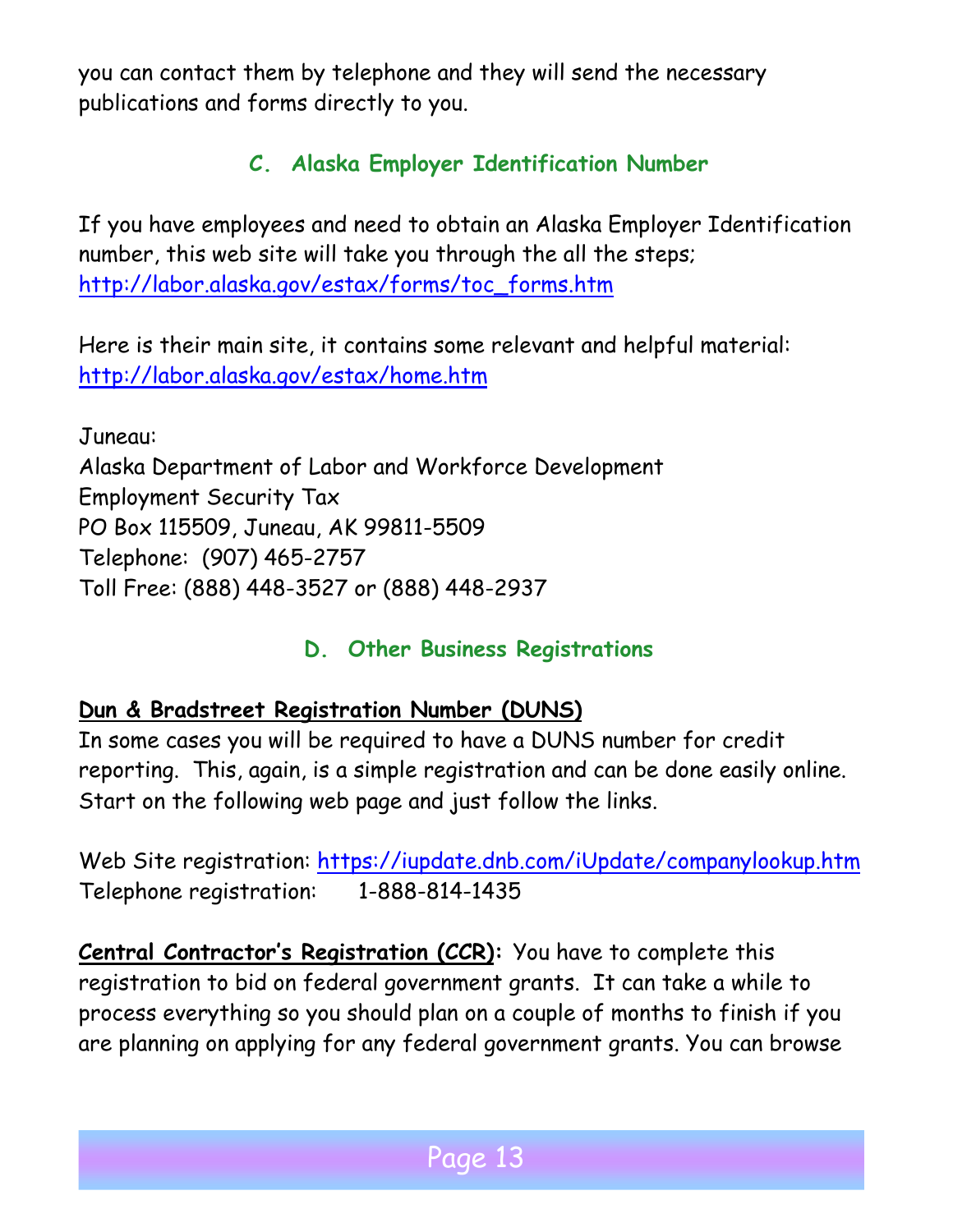the grants.gov grants list and then apply if you find something you want to try to win.

### Register Online:

[http://portal.hud.gov/hudportal/HUD?src=/program\\_offices/cpo/ccr](http://portal.hud.gov/hudportal/HUD?src=/program_offices/cpo/ccr)

Tip Sheets:

[http://www.epa.gov/ogd/forms/Central\\_Contractor\\_Registration\\_Tip\\_Sheet.](http://www.epa.gov/ogd/forms/Central_Contractor_Registration_Tip_Sheet.pdf) [pdf](http://www.epa.gov/ogd/forms/Central_Contractor_Registration_Tip_Sheet.pdf) 

Help Line: 1-888-227-2423

CCR registration can be a rather time-consuming undertaking, but the site essentially walks you through each step. Take your time and



remember to write down all your passwords and ID numbers as you receive them and there will be several. Always keep these passwords and ID numbers handy. The above tip sheet is a great resource for CCR registration and both provide an outline of the steps you will have to complete. If you should still encounter problems, the help line personnel are awesome and knowledgeable.

# **1) Farm Registration**

For many licensing and funding programs you will be required to obtain a farm number. This is easily accomplished by registering your farm with the Farm Service Administration. Even if you don't need a number for funding, it is still good advice to have a farm number whenever possible; it also means your farm counts!

**Farm Service Administration (FSA):**

General information: [http://www.fsa.usda.gov/FSA/stateoffapp?mystate=ak&area=home&subject=l](http://www.fsa.usda.gov/FSA/stateoffapp?mystate=ak&area=home&subject=landing&topic=landing) [anding&topic=landing](http://www.fsa.usda.gov/FSA/stateoffapp?mystate=ak&area=home&subject=landing&topic=landing)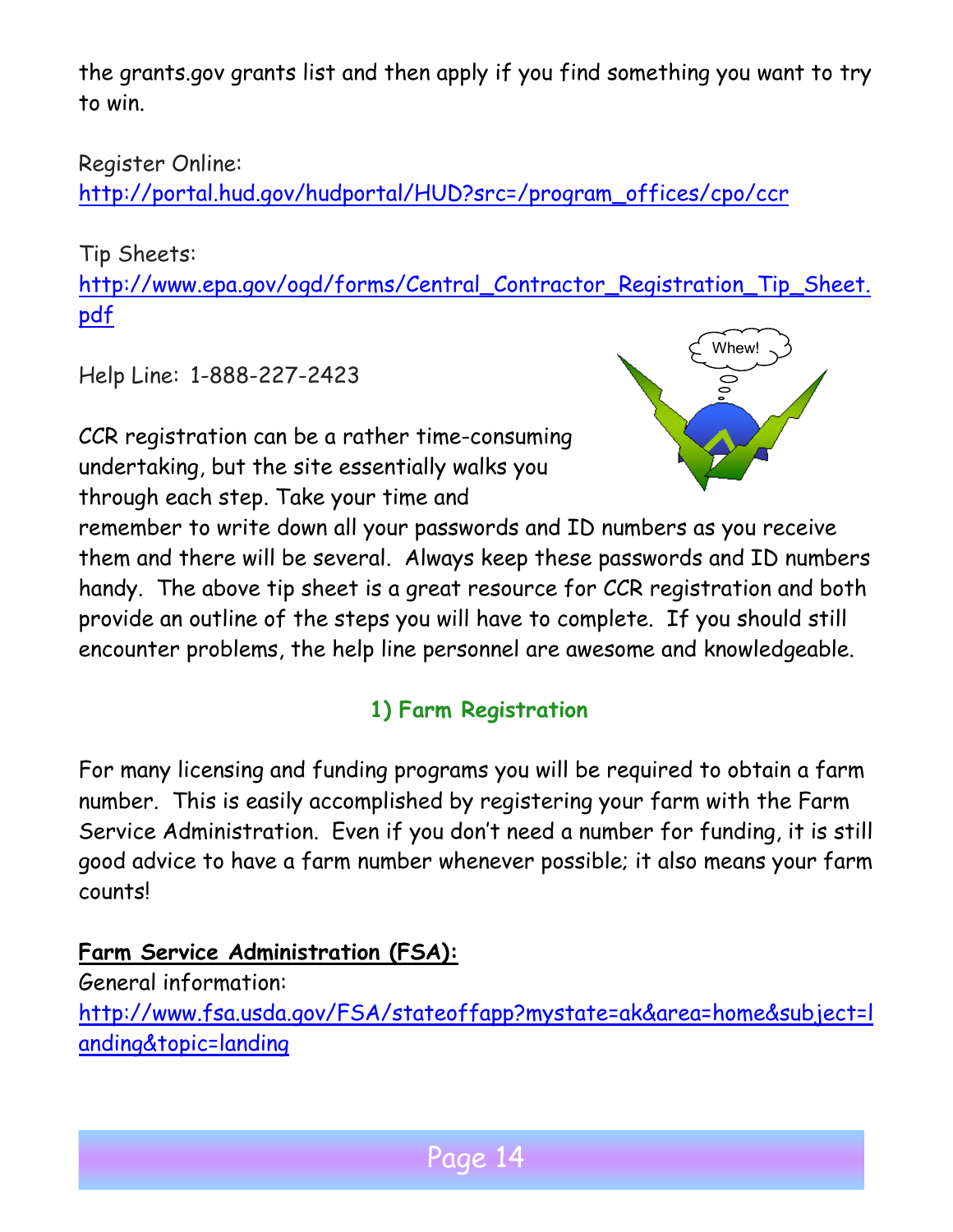Palmer: Alaska State Farm Service Agency 800 West Evergreen Ave., Suite 216, Palmer, AK 99645 Telephone: (907) 761-7738 Fax: (907) 761-7795

Sitka: 201 Katlian Street, Suite 109, Sitka, AK 99835-7511 Telephone: (907) 747-3506 Fax: (907) 747-3597

Southern County FSA Service Center (SE): 800 West Evergreen Ave., Suite 216, Palmer, AK 99645 Telephone: (907) 761-7754 Fax: (907) 761-7788 Toll-free: 1-866-872-3320

**Rural Advancement Foundation International**. The site,

[http://www.rafiusa.org/blog/?p=346/,](http://www.rafiusa.org/blog/?p=346/) also known as RAFI-USA, has some great information about farm registration benefits, but unfortunately the only way to contact them is via the internet.

# **2. FINANCIAL RESOURCES A. Grants**

Believe it or not, even though most grant funding opportunities do not include for-profit businesses, having a farm can be a benefit in this category, particularly since almost all of southeast Alaska is considered rural. This provides other opportunities including economic development funding for workforce development in small, rural communities.

**grants.gov:** This is a federal listing of all federal grants available. Web: **[www.grants.gov](http://www.grants.gov/)** and then choose Find Grant Opportunities: [http://www.grants.gov/applicants/find\\_grant\\_opportunities.jsp.](http://www.grants.gov/applicants/find_grant_opportunities.jsp)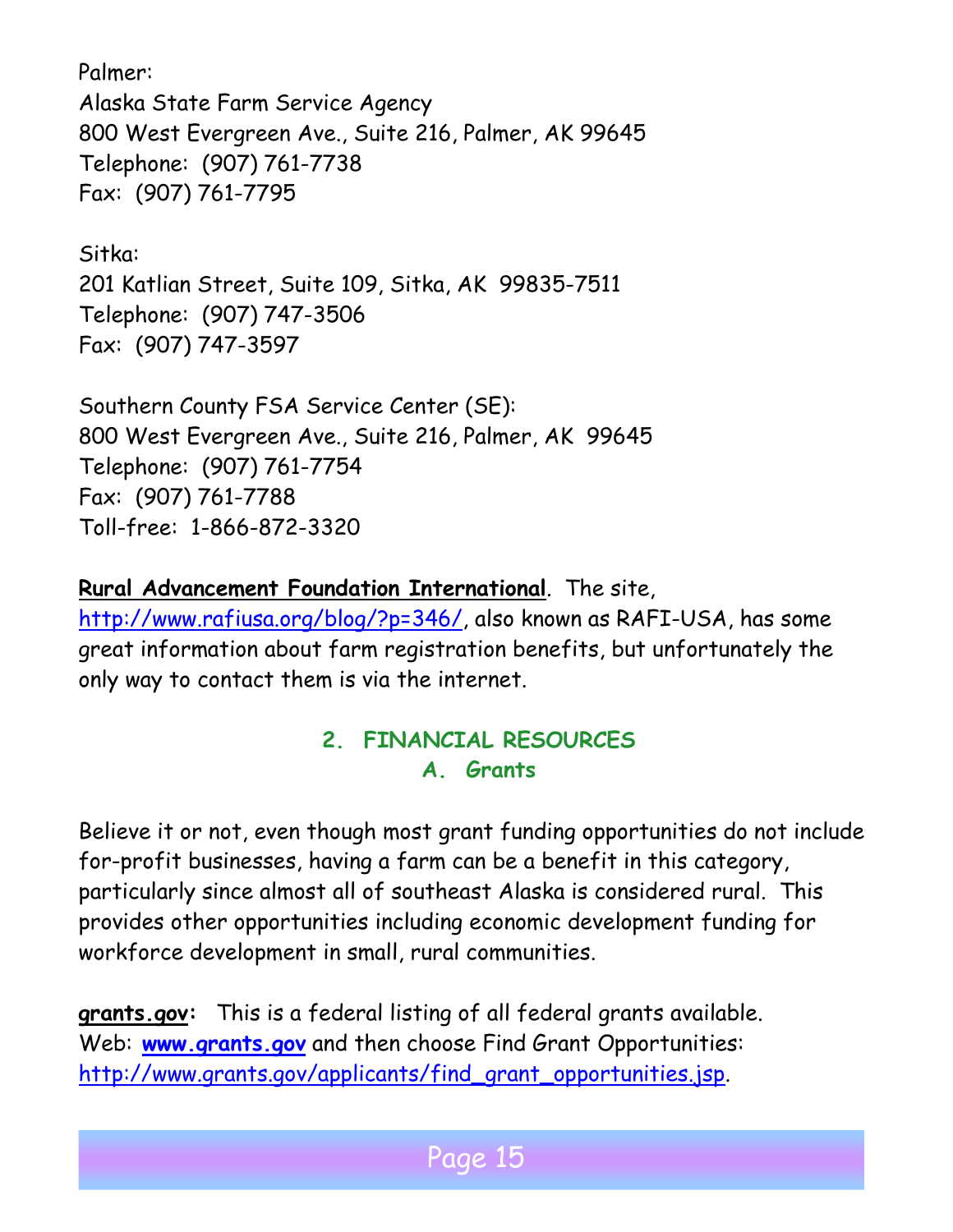**Tip Sheet:** <http://www.neh.gov/grants/grantsgov/grantsgovchecklist.html>

Telephone: 1-800-518-4726

This site provides an overview of all grants available and it takes a bit of time to get familiar with the program. To apply for federal grants, you must, in most cases, register with the Central Contractor's Registration (see "CCR" above).

**NOTE:** One very important and pertinent example of federal funding available to farms is the SBIR/STTR grant program, especially since farming Alaska's wild berries commercially is a new process with much to still be learned. This grant can apply to the farms themselves or value-added products. The SBIR is an amazing grant for which private businesses can apply. It is a very interesting program and should be seriously reviewed and considered. As there are very specific guidelines for SBIR grants, not every farm will qualify, however, if you have a new idea that will increase crop harvests, shorten growing seasons, new methods of cultivation, etc., if you have an innovative match with your objectives and their goals you may well qualify for this grant The SBIR/STTR program is supported by an organization known as TREND (see listing below). The folks at TREND will walk you through the program and determine if your project suits their criteria for SBIR candidates. This is a highly sought after grant award and requires a lot of work and support from experts, but has been won by small farms (not in Alaska) in the past. The sister program to the SBIR is the STTR; the STTR can only be applied for if you have a "partnership" working relationship with a nonprofit organization such as a university, hospital, community organization, etc. If you should decide to pursue an SBIR, here is the TREND information; they are certainly the place to start: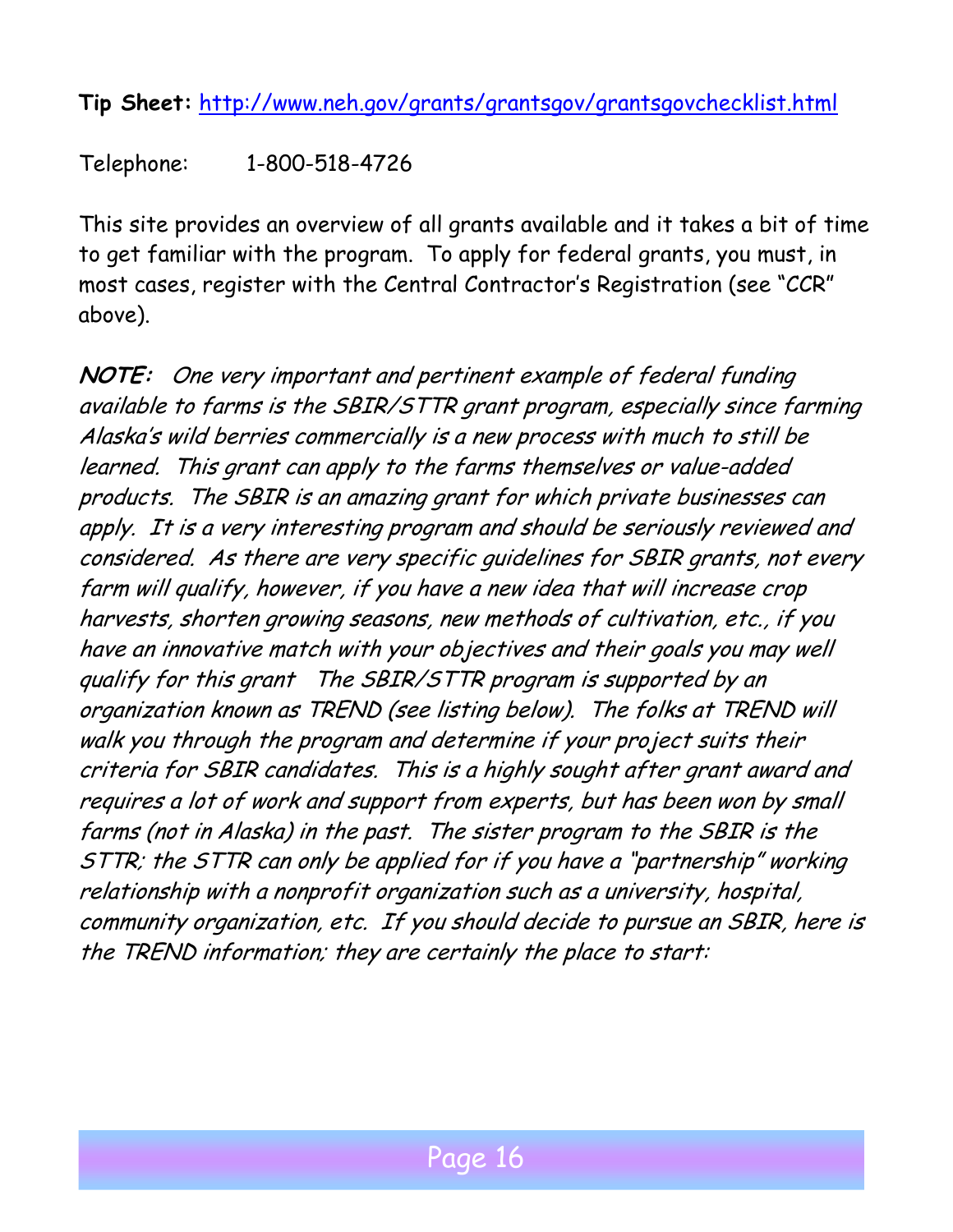#### **TREND Small Business Economic Development**

This agency primarily assists with preparation of SBIR/STTR phase 0, 1 and 2 grants, but they also provide tremendous help with mentoring and marketing. The people are amazing and their resources are extensive.

Web: <http://www.commerce.state.ak.us/investments/sbed.cfml>

Juneau: 3032 Vintage Blvd. Suite 100 PO Box 34159, Juneau, AK 99803-4159 Telephone: (907)465-2510 Fax (907)465-2103 Toll-Free 1-800-478-5626 within Alaska

Anchorage: 550 W. 7th Ave. Suite 1930. Anchorage, AK 99501-3570 Telephone: (907)269-8150 Fax (907)269-8147

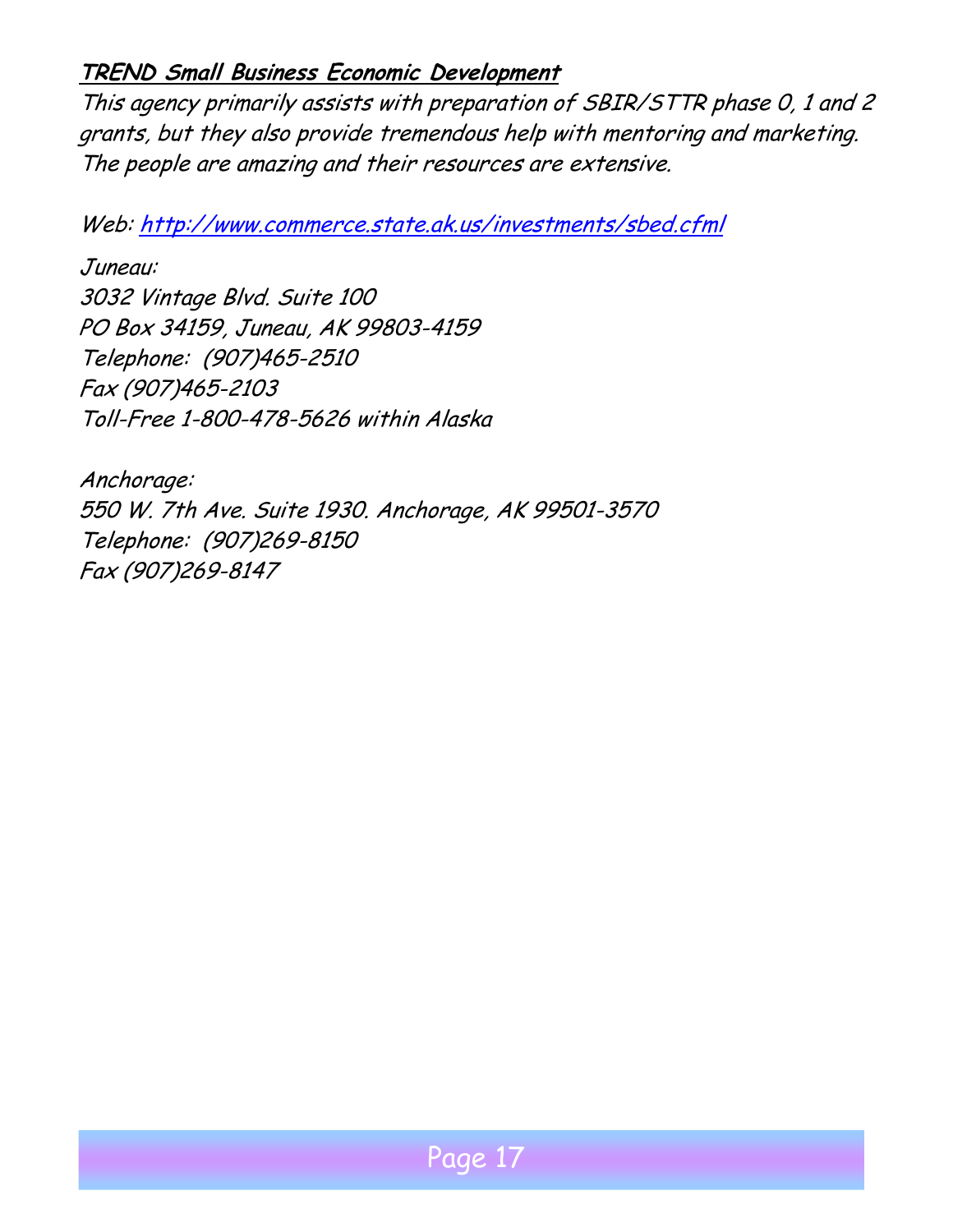#### **B. State Funding Opportunities, Grants And/Or Loans**

The following agencies are very helpful and also have a variety of loan and grant programs available.

#### **Alaska Economic Development**

Web: <http://www.commerce.state.ak.us/ded/home.htm>

Juneau: Development: State Office Building, 9<sup>th</sup> floor 333 Willoughby Avenue, Juneau, AK 99811-0800 Telephone: 907-465-2500 Fax: 907-465-2103

Funding:

3032 Vintage Park Blvd, Suite 100, Juneau, AK 99801 Telephone: 907-465-2510 Fax: 907-465-2103

#### **Juneau Economic Development Council**

This agency works specifically with southeast Alaska. Web: [http://jedc.org](http://jedc.org/)

Juneau: 612 W. Willoughby Ave., Suite A, Juneau, AK 99801 Telephone:(907) 523-2300 Fax: (907) 463-3929

**Alaska Department of Natural Resources, Division of Agriculture** This agency also offers the Alaska Grown emblem application forms.

Web:<http://dnr.alaska.gov/ag/>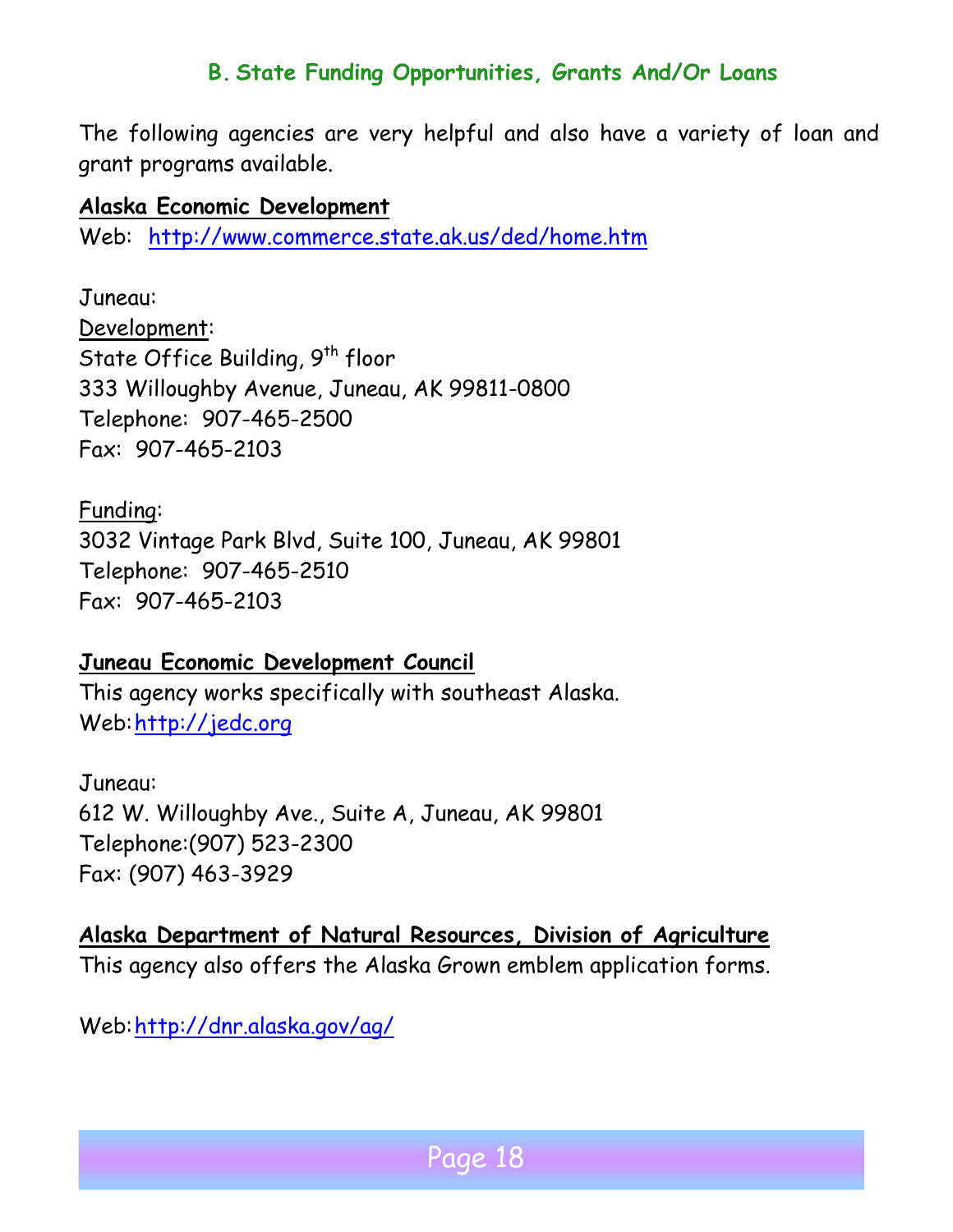Palmer**:**  1800 Glenn Highway, Suite 12, Palmer, AK 99645 Telephone: 907-745-7200 Fax: 907-745-7242

Check out DNR's Division of Agriculture Revolving Loan Fund at [http://dnr.alaska.gov/ag/ag\\_arlf.htm.](http://dnr.alaska.gov/ag/ag_arlf.htm) 

Some of the grants available include:

- Farm To School (FTS) Grant
- Cooperative Marketing Program (CMP) Grant
- Innovation Grant
- Specialty Crop Competitive Grant
- Teachers' Scholarship Program
- Youth Agriculture Education

#### **National Resources Conservation Service**

National:<http://www.nrcs.usda.gov/wps/portal/nrcs/main/national/home>

Alaska: <http://www.ak.nrcs.usda.gov/>

State Office: 800 W. Evergreen Avenue, Suite 100, Palmer, AK 99645 Telephone: (907) 761-7760 Fax: (907) 761-7790

Juneau Field Office: 175 South Franklin Street, Suite 424, Juneau, AK 99801-1304 Telephone: (907) 586-7220 Fax: (907) 586-7383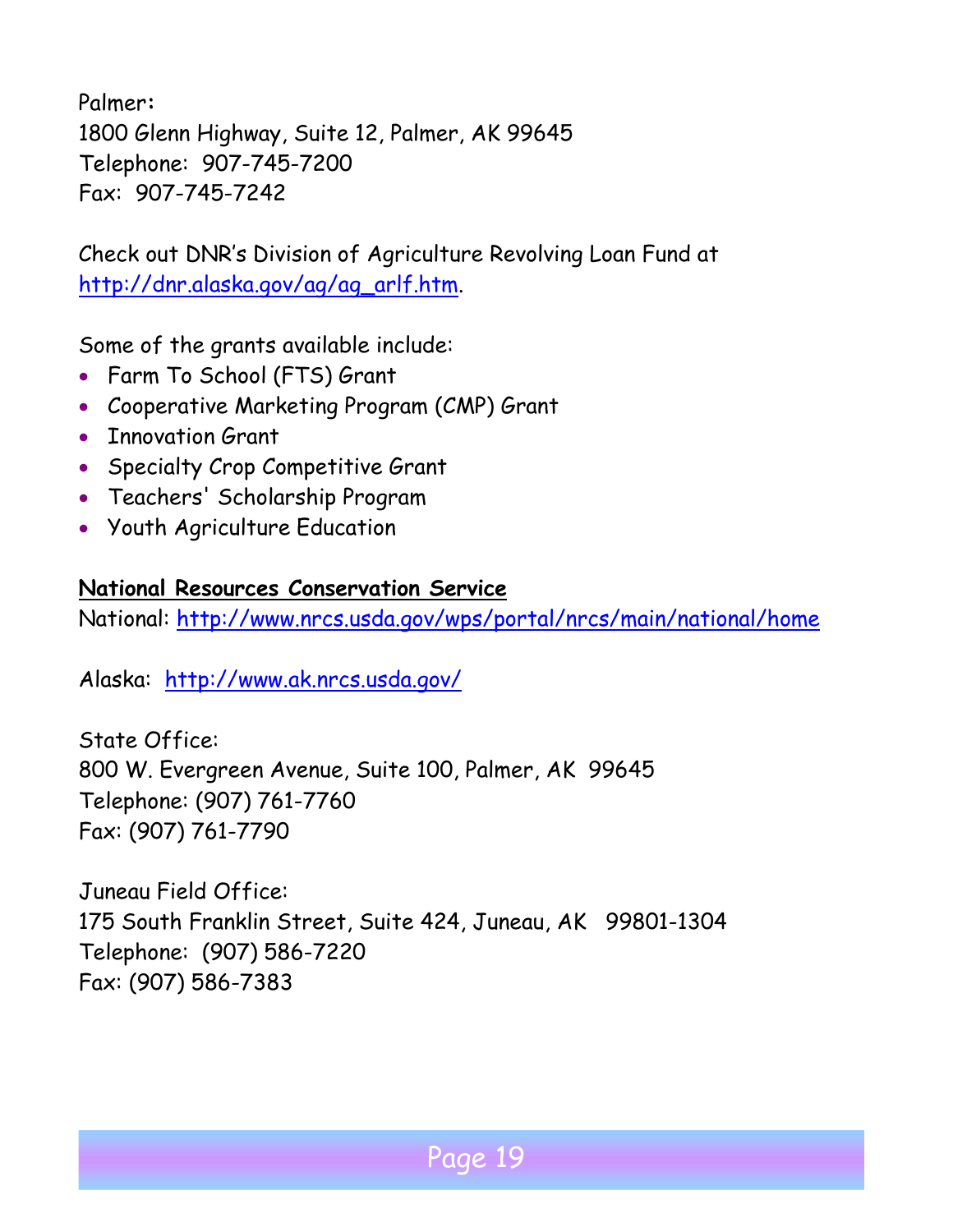**Farm Service Administration (FSA)**

Alaska Web Site: [http://www.fsa.usda.gov/FSA/stateoffapp?mystate=ak&area=home&subject=l](http://www.fsa.usda.gov/FSA/stateoffapp?mystate=ak&area=home&subject=landing&topic=landing) [anding&topic=landing](http://www.fsa.usda.gov/FSA/stateoffapp?mystate=ak&area=home&subject=landing&topic=landing)

State Office: 800 West Evergreen Ave., Suite 216, Palmer, AK 99645 Telephone: (907) 761-7738

#### **Southeast Conference**

Web: <http://www.seconference.org/grantsRegionalInformation>

Juneau: P.O. Box 21989, Juneau, Alaska 99802-1989 Telephone: (907) 523-4350

### **III. FARM DEVELOPMENT AND MANAGEMENT 1. The Root of the Matter**

Those of us in southeast Alaska know that there is very little real dirt here, referring to normal mineral soil. What we have is primarily rock with layers of years' of composted trees and leaves and other organic material from an oldgrowth coniferous forest creating a rich black soil. This material can be anywhere from inches thick to feet thick and is quite possibly the key to the successful growth of these plants. This soil material is essential for successful rhizome (wild berry root) formation and is unique to our southeast rain forested area. This is a short but interesting and informative article about southeast Alaska's soils and agricultural conditions [http://www.uaf.edu/files/ces/publications-db/catalog/anr/HGA-00237.pdf.](http://www.uaf.edu/files/ces/publications-db/catalog/anr/HGA-00237.pdf)

Alaska's wild blueberries and huckleberries sustain themselves through a vast underground network of tiny roots called rhizome. Shoots (also known as canes) push up through the soil in widely spaced areas and yet may still be part of a single "colony" which is the main root and plant system that may be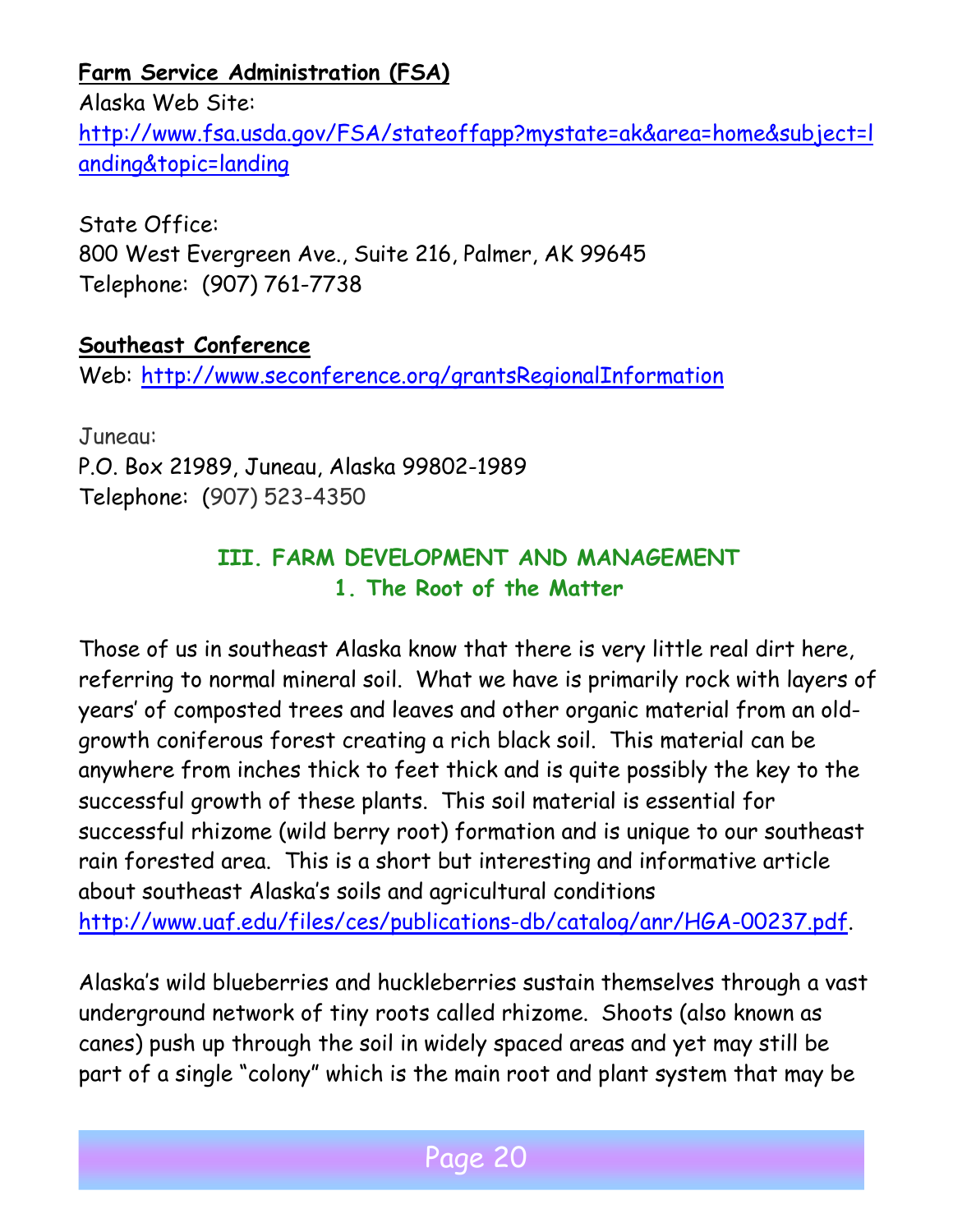centered several yards away. This explains why these wild berry plants, huckleberries in particular, are difficult to impossible to dig up and transplant from a forest area, an activity that often kills the entire plant, as those tiny roots are very fragile and easily destroyed. It may take up to 2 years for it to be obvious that the berry plant is dead. Of special note, wild berry colonies may actually be centuries old, especially here in the rain forests of southeast Alaska.

Wild berry cultivation is a rather novel concept, in the past known to be notoriously difficult to propagate, but as more and more interest has been focused on these berries, small farms are being encouraged to start up and expand. It is now possible to cultivate berries using your own seeds or seeds you have purchased, or to purchase seedlings to get started. Berry plants have been successfully grown using:

• Air layering is girdling an existing berry plant, wrapping the above noted soil around the girdled area, and creating a new root ball with a cloned plant. This is highly labor intensive, but creates a plant that is identical to the mother plant. This is a wonderful method to use when you want to start new colonies quickly or if you have a wonderful fruit producer or one that is exceptionally hardy and you want to encourage those particular plant cultivars.



Air-layered wild berry plant.



Wild berry seeds...by the foot!

- Seeds: Seed propagation and most recently mass production of seedlings using a controlled growing environment, has been highly successful.
- UAF in Sitka conducted an experiment on the cultivation of wild blueberries, please check out this article: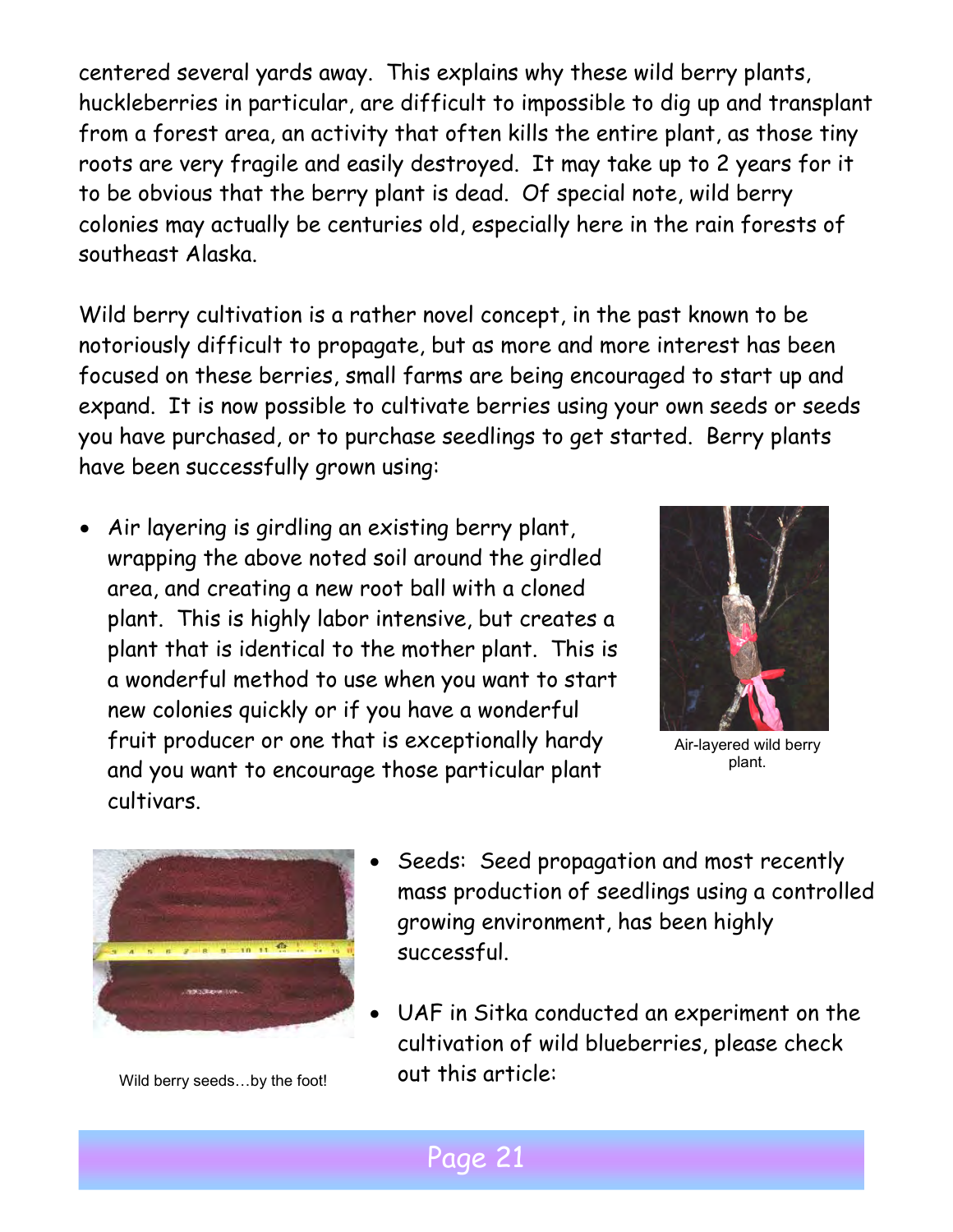[http://www.uaf.edu/files/ces/publications-db/catalog/anr/HGA-](http://www.uaf.edu/files/ces/publications-db/catalog/anr/HGA-00232D.pdf)[00232D.pdf.](http://www.uaf.edu/files/ces/publications-db/catalog/anr/HGA-00232D.pdf)

• There are some experiments now being conducted on the potential of tissue cultivation as a successful and worthwhile means of berry propagation.

This is an interesting article, although it is based in Oregon, but does give a great deal of information that would also be pertinent to our berries: [http://www.homeorchardsociety.org/article/40/.](http://www.homeorchardsociety.org/article/40/)

### **2. Row Cultivation Versus Wild Stand Management**

There are essentially two ways to go about farm production either management of an existing wild stand or starting anew with row cultivation. Row cultivation, in particular, has exciting potential to provide for massive harvests of wild berries. Seedlings can be planted in rows and can potentially be harvested mechanically if crop production should warrant. This is an excellent publication, a bit out-dated, but still full of good information: [http://www.wildblueberries.net/prod.html.](http://www.wildblueberries.net/prod.html)



Established farm using wild stand management with old arowth colonies.

Farms that are established using existing old growth colonies are primarily managed to produce maximum growth. Management includes removing competing vegetation, exposure to sunlight and manual watering during drought spells. Removing brush and small trees to allow full sunlight to the plants have resulted in greater yields over the course of approximately 2 years,

particularly if the area was previously well shaded. New berry plants may be planted to augment the existing berry plants.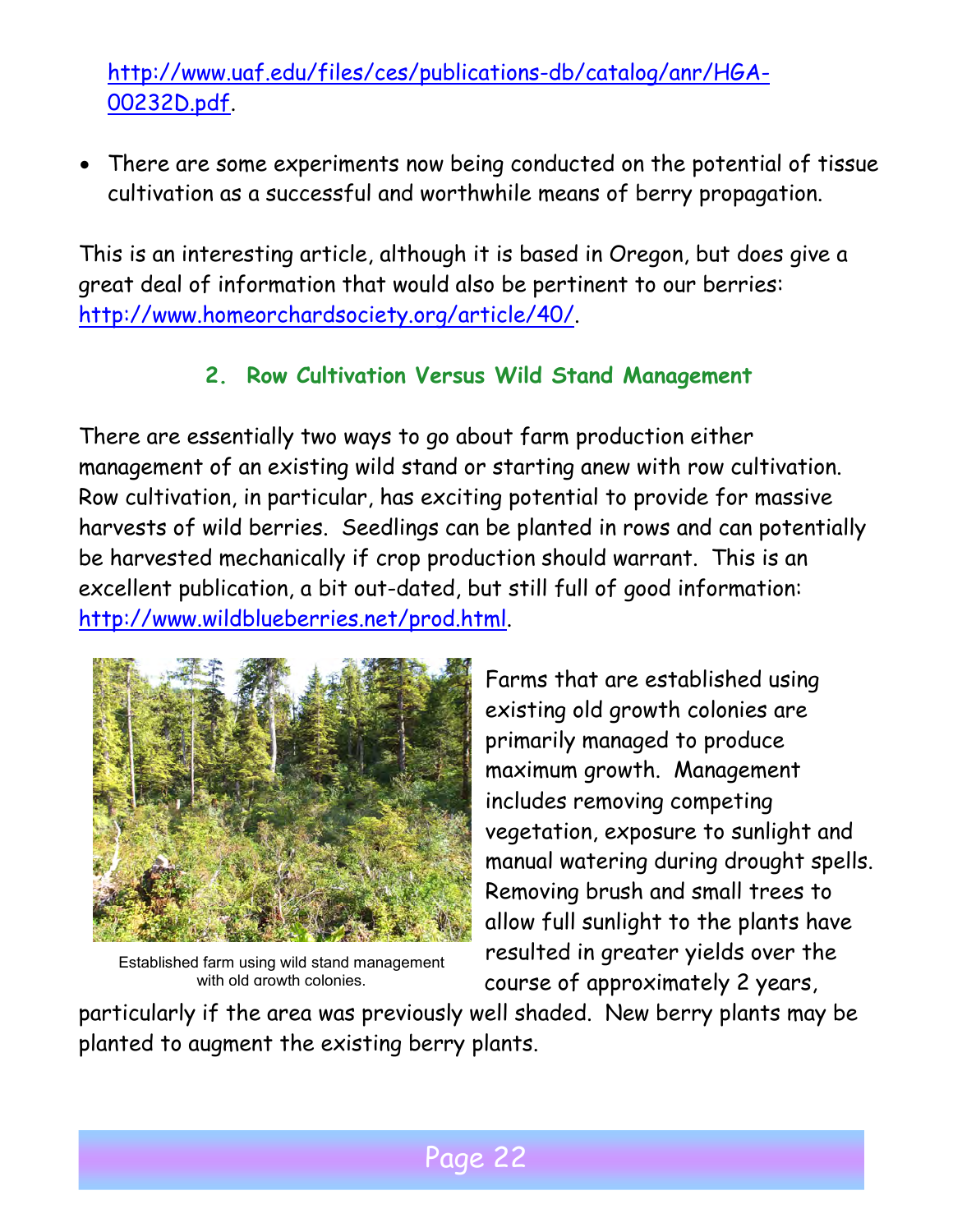Additionally, for pollination purposes, it is always a good idea to obtain plants or seeds from more than one colony, that is a colony growing at least 500 feet from another colony.

Row planting is an ideal method for commercial planting and harvesting. Soil can be prepared and seedlings planted as in commercial domestic berry fields. This makes harvesting much easier and quicker. Since it has never been done before, it is difficult to estimate the exact amount of berries that can be produced per acre.

"**In established wild low bush blueberry fields, modern agriculture management practices, such as weed and pest control, can produce a crop which can consistently yield 3,000 pounds per acre. Under favorable conditions, yields of up to 8,000 pounds per acre have been realized."**  *<http://www.wildblueberries.net/prod.html>, James Bay Wild Fruit.*

Although the above quote and article are from the east coast, it seems reasonable that totally optimized row planted fields of mature southeast wild berries could achieve those kinds of harvests! Proper wild stand management could possibly compete with these amounts as well depending on the density of the berry plants.

Whichever farming method best suits your particular situation can be worked to your advantage.

### **3. Berry Growing**

Berries are picky about a few things. They don't like "wet feet" and the soil must be very acidic. Berries that grow naturally in the wild seem to do best in areas that have very little competing growth. The berries have a relationship with the acidic spruce and hemlock trees and grow much better in ground that has been fortified with needles, bark, shavings and chips from these trees. In the wild they often grow on the stumps of dead hemlock or spruce.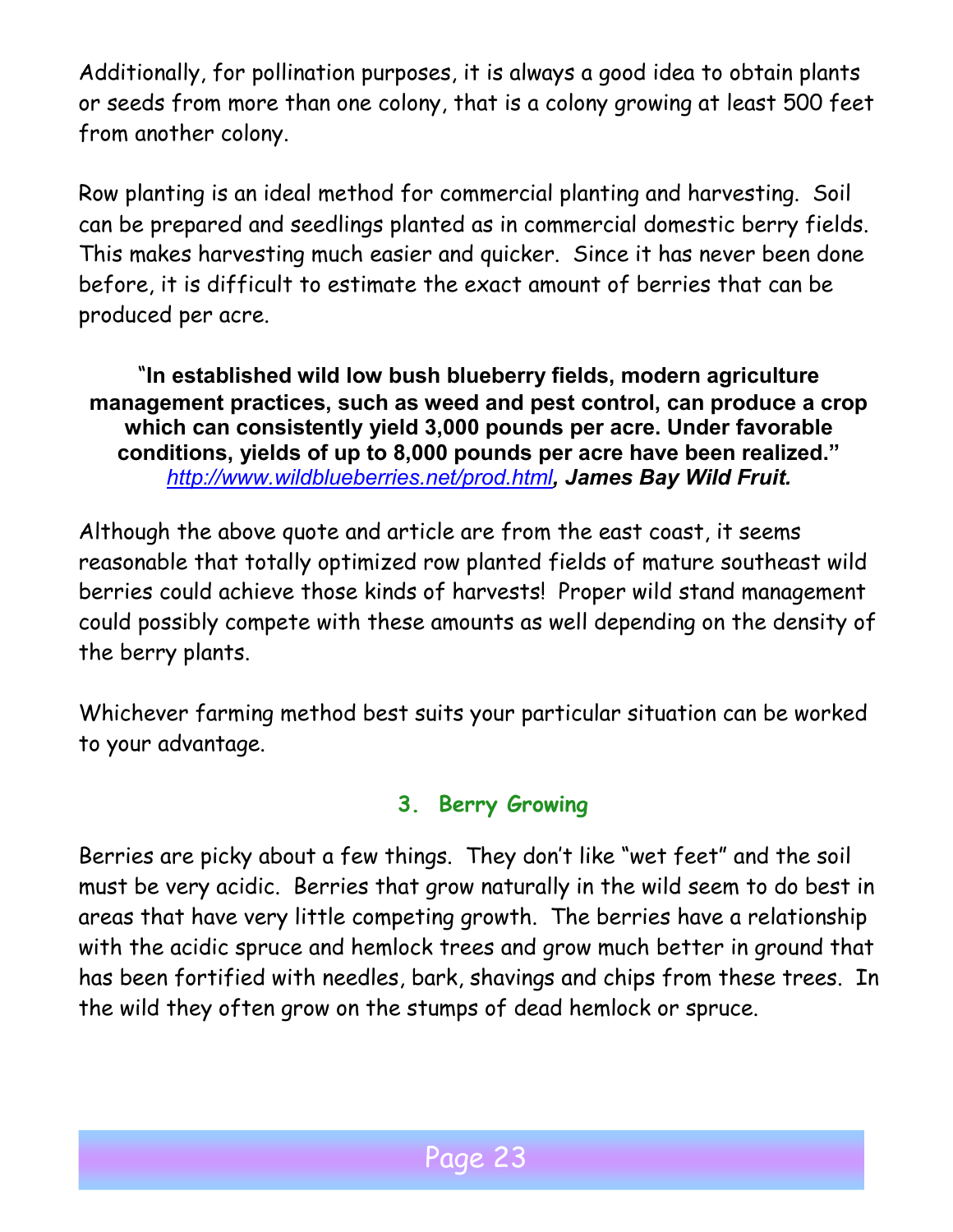Well-drained soil is necessary. With our rainfall in southeast Alaska, these plants can get drenched, but because the coniferous organic layer cannot hold water well or for long, the tiny root systems get saturated frequently, but dry quickly and do not remain in standing water.

Wild huckleberries are much more difficult to grow, yet are often found growing side-by-side and intertwined with wild blueberries. Southeast's wild black huckleberries are the same variety that grows in Washington and Idaho—as a matter of fact; they are Idaho's state fruit. They do not seem to grow further north than Southeast, however, the Alaska Blueberry (v. Alaskensis Howell) is found as far north as Seldovia and the Aleutian Chain.

For in-depth information on Alaska's wild blueberries, there is no better resource than Dr. Pat Holloway at University of Alaska- Fairbanks (UAF). Start with the Cooperative Extension Services at [http://www.uaf.edu/ces/.](http://www.uaf.edu/ces/) UAF has resources to help most farmers from soil testing to marketing. UAF has, without a doubt, been our most valuable resource for anything to do with wild blueberries.

Dr. Danny Barney is perhaps the best-known name in black huckleberries. Formerly with the University of Idaho's Cooperative Extension, his research records remain available at the International Wild Huckleberry Association's web site at [http://wildhuckleberry.com/category/dr-dan-barneys-research/.](http://wildhuckleberry.com/category/dr-dan-barneys-research/)

Hans Porter at Alaska Blues farm & nursery is quickly becoming one of the leading experts on wild berry cultivation. Alaska Blues has a website, [www.alaskablues.net,](http://www.alaskablues.net/) with a great deal of information on wild berry farming in Alaska.

Here is another publication that is very enlightening and upfront: [http://www.cals.uidaho.edu/edcomm/pdf/CIS/CIS0932.pdf,](http://www.cals.uidaho.edu/edcomm/pdf/CIS/CIS0932.pdf) berry farming is not for sissies!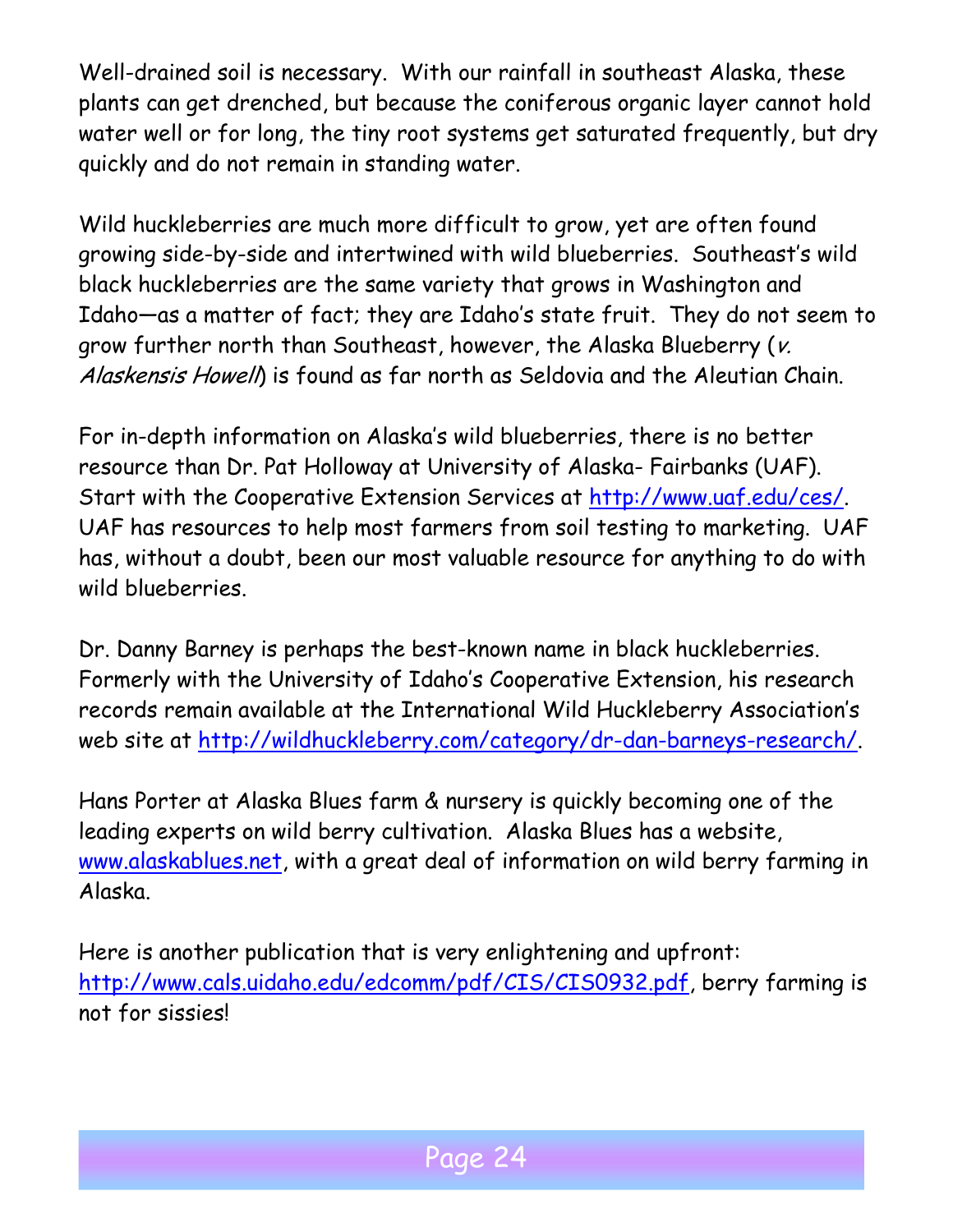Next is a list of publications definitely worth perusal and, in many cases, are available for downloading:

This is an awesome site for the International Wild Huckleberry Association, [http://wildhuckleberry.com/category/huckleberry-resources/.](http://wildhuckleberry.com/category/huckleberry-resources/) This site has two great publications available, Growing Western Huckleberries by Dr. Danny Barney, and The Pacific Northwest Research Station in Corvallis, Oregon and the University of Montana in Missoula A Social History of Wild Huckleberry Harvesting in the Pacific Northwest.

Alaska Blueberry Planting & Care, NorthWest Data Solutions, [http://nwds](http://nwds-ak.com/About/Other/AlaskaBlueberryPlanting.aspx)[ak.com/About/Other/AlaskaBlueberryPlanting.aspx.](http://nwds-ak.com/About/Other/AlaskaBlueberryPlanting.aspx) Good advice; we skip the fertilizer.

Native Plants of Alaska, A Guide for Producing and Cultivating, written by Robert Gorman and Julie Roller, UAF Cooperative Extension. <http://www.uaf.edu/files/ces/publications-db/catalog/anr/HGA-00232D.pdf>

Berry Crops written by the NRCS,

[http://www.uaf.edu/ces/districts/tanana/mg/manual/chapters/13-Berry-](http://www.uaf.edu/ces/districts/tanana/mg/manual/chapters/13-Berry-Crops.pdf)[Crops.pdf.](http://www.uaf.edu/ces/districts/tanana/mg/manual/chapters/13-Berry-Crops.pdf)

# **IV. MARKETING**

One of the most important marketing tools has become the internet. Web sites, domain names and registration, all seem confusing until you do a little research at sites such as [https://www.google.com/a/cpanel/domain/ne](https://www.google.com/a/cpanel/domain/new) [w](https://www.google.com/a/cpanel/domain/new) (for Google sites, which are incredibly easy to use) or something similar to [http://websitesetupguide.com.](http://websitesetupguide.com/) There are many instructional sites, but if you are



Chocolate-covered, wild-berry marshmallow!

considering using a professional web site designer, this is where you need to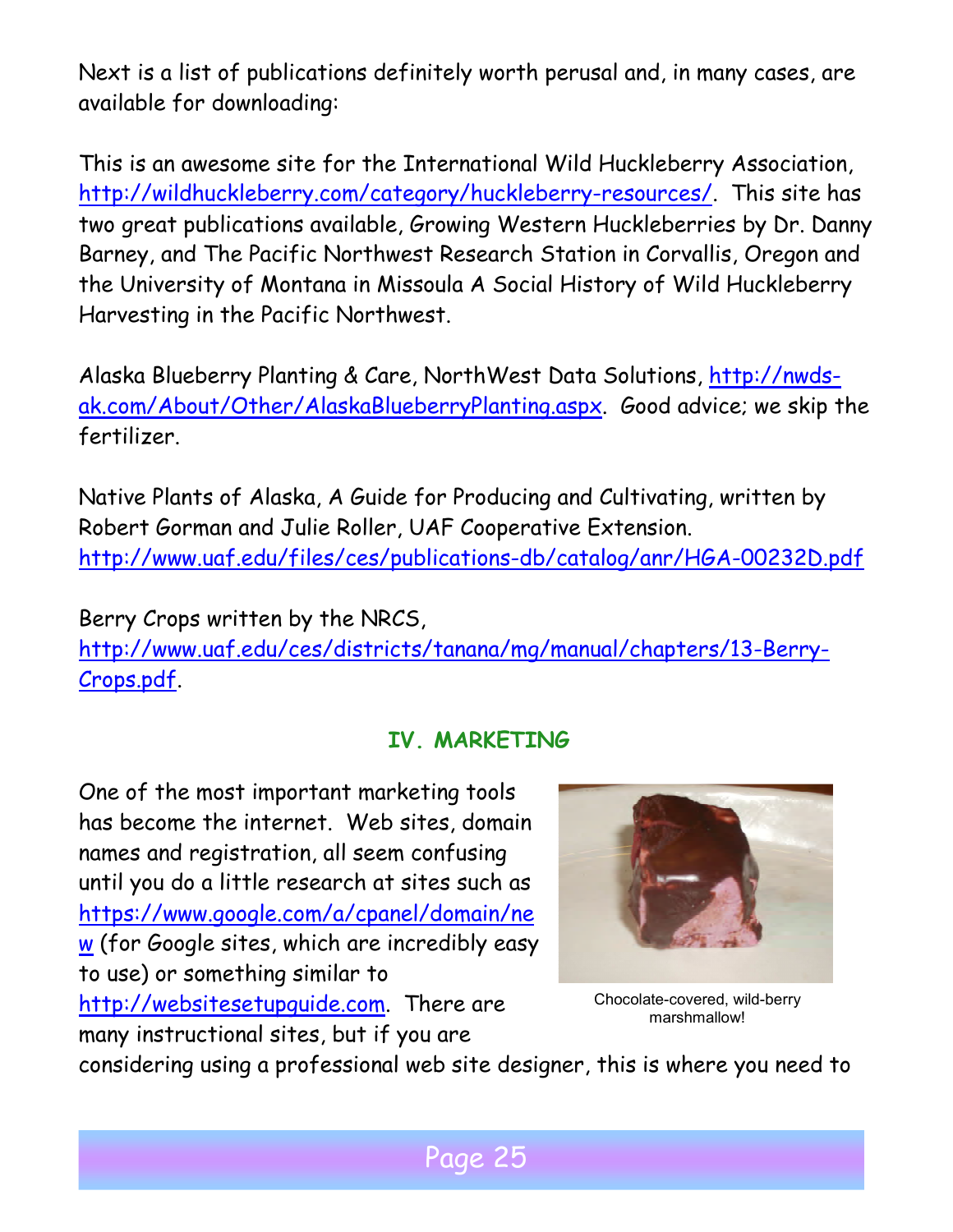set that in motion. There are many web site design organizations that may improve your site appearance, number of hits in search engines, etc.

If you design your web site yourself it can be inexpensive depending on, funny enough, your domain name. Many names may already be in use and if you really want that particular name/domain site, often you can make an offer for the name or be put on a waiting list. You can also purchase both the .com and .net domain sites with the same prefix and forward more than one address to your primary domain site. Keep your domain names short and as "memorable" as possible. The average domain name is \$10 per year and most domains are available at that price, but if you have a specific name, one already in use, etc., or a name that is be very popular, you may pay a one-time fee upwards of several hundred dollars. You will never need to pay that amount again unless you let your domain registration lapse.

Here are some agencies that also provide great marketing information and resources:

Nontimber Forest Product Opportunities in Alaska, [http://www.fs.fed.us/pnw/pubs/pnw\\_gtr671.pdf,](http://www.fs.fed.us/pnw/pubs/pnw_gtr671.pdf) is an awesome document that provides excellent information on potential products and their markets.

Division of Agriculture. Alaska DNR, has some excellent publications under their Resources division of their web site, [http://dnr.alaska.gov/ag/ag\\_resources.htm](http://dnr.alaska.gov/ag/ag_resources.htm) or contact them at 907-745-7200 for written copies of available publications.

Beginning Farmers, [http://www.beginningfarmers.org,](http://www.beginningfarmers.org/) is a great tool. This site offers many attractions including online courses for farm management and crop production, links and publications and networking opportunities. Also, previously mentioned agencies such as the SBDC, SBA, and FSA are marvelous resources for marketing plans and advice; they often provide services as a "connector," knowing of both providers and purchasers of wild berries and products.

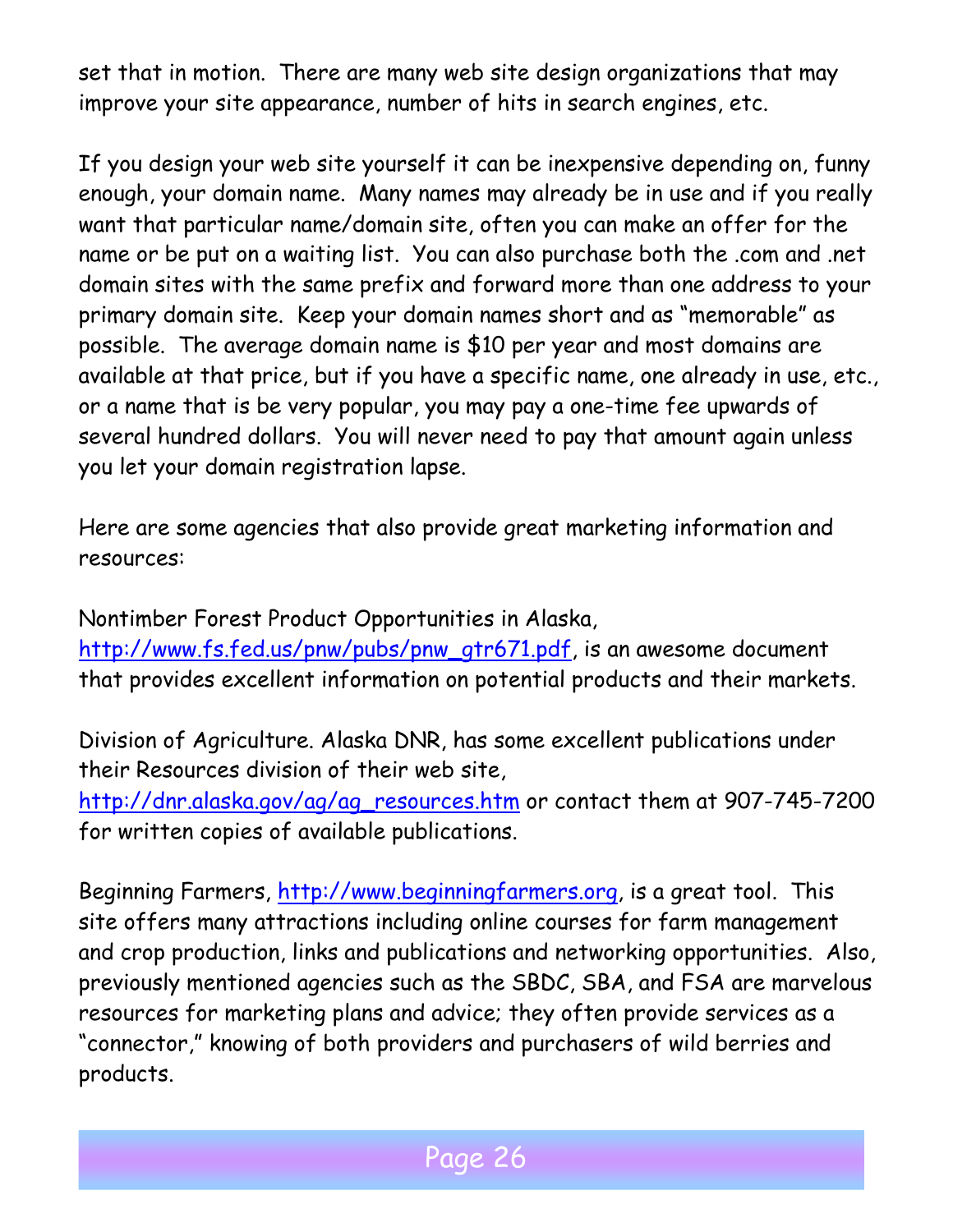The word ALASKA on anything is always a marketing attraction. There are great benefits to obtaining your Alaska Grown and Made in Alaska certifications.

Made in Alaska, DNR: <http://www.dced.state.ak.us/ded/dev/mia/permit.htm>

State contact: Division of Economic Development Department of Commerce, Community, and Economic Development 550 West 7th Avenue, Suite 1770, Anchorage, AK 99501 Phone: (907) 269-8104 Fax: (907) 269-8147

#### Alaska Grown, DNR:

This web site contains the certification policy and the application form: [http://dnr.alaska.gov/ag/ag\\_AKGrown.htm](http://dnr.alaska.gov/ag/ag_AKGrown.htm)

General information about the Alaska Grown program: [http://dnr.alaska.gov/ag/Marketing/AKGrownDirectorsCertificationPolicy010](http://dnr.alaska.gov/ag/Marketing/AKGrownDirectorsCertificationPolicy010410.pdf) [410.pdf.](http://dnr.alaska.gov/ag/Marketing/AKGrownDirectorsCertificationPolicy010410.pdf)

Department of Natural Resources 550 W. 7th Ave, Suite 1260, Anchorage, AK 99501-3557 Phone: 907-269-8400 Fax: 907-269-8901

Get your products placed in local farmer's markets, natural food stores, and restaurants. If you are in an area where tourism is substantial, i.e., tour boats, ferries, etc., take advantage of that tourist trade. Internet searches for buyers and markets are constantly changing, but there are food brokerage organizations where you can register if you are selling in large quantities. Setting up a web site with a Facebook, Twitter or other social networking site can bring a lot of attention and interest to your farm, berries and/or products